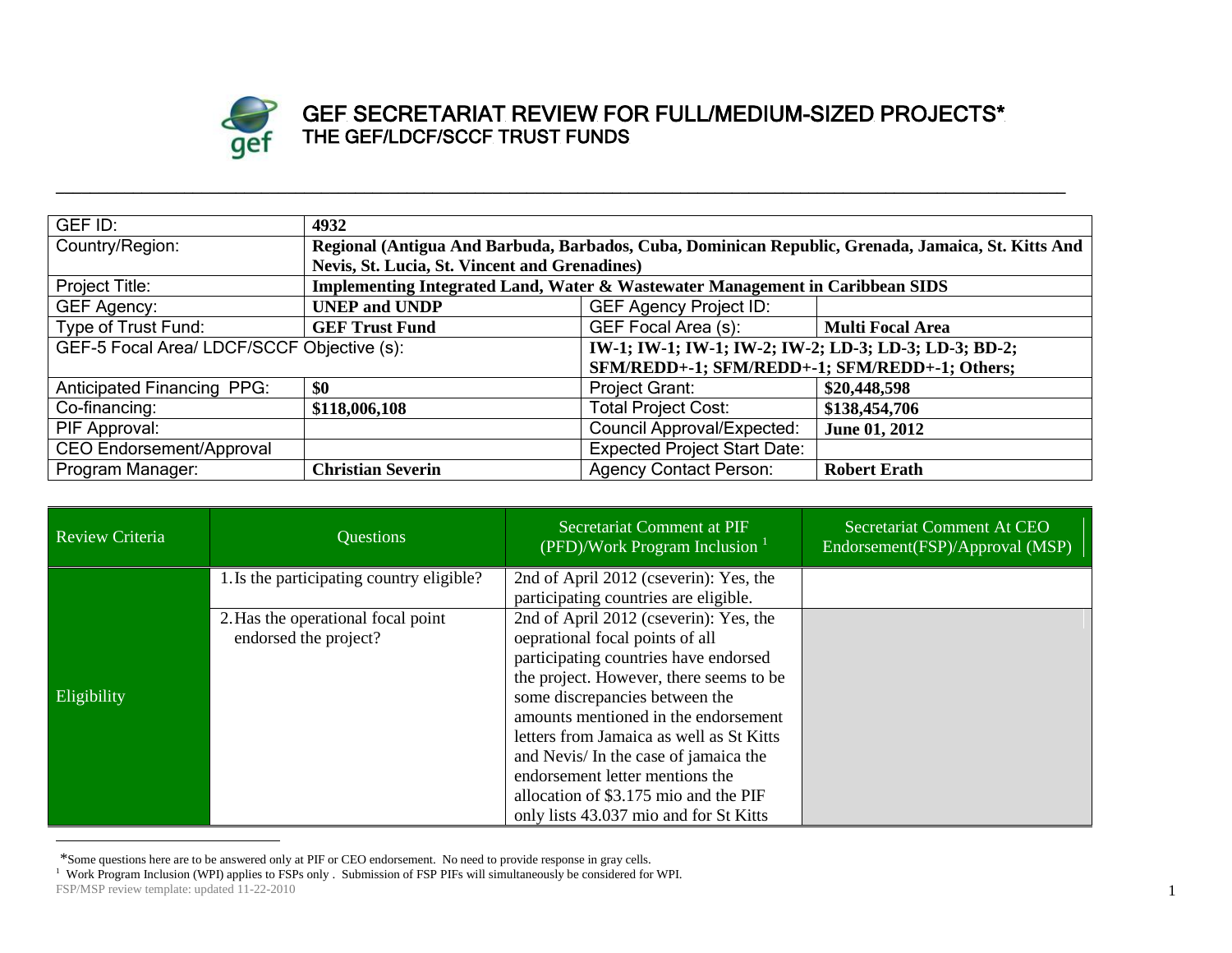| <b>Review Criteria</b>               | Questions                                                                                                            | Secretariat Comment at PIF<br>(PFD)/Work Program Inclusion $1$                                                                                                                                                                                                                                                                                                                                                                                                                                                        | Secretariat Comment At CEO<br>Endorsement(FSP)/Approval (MSP) |
|--------------------------------------|----------------------------------------------------------------------------------------------------------------------|-----------------------------------------------------------------------------------------------------------------------------------------------------------------------------------------------------------------------------------------------------------------------------------------------------------------------------------------------------------------------------------------------------------------------------------------------------------------------------------------------------------------------|---------------------------------------------------------------|
|                                      |                                                                                                                      | and Nevis, the endorsement letter<br>mentions \$700k for project preparation,<br>where in reality it should probably had<br>mentioned that \$700k was to be<br>allocated towards project activities.<br>12th of April 2012 (cseverin): The issue<br>with the Jamaican Endorsement letter<br>have been addressed by explaining the<br>difference in a footnote. The revised<br>endorsement letter from St Kitts and<br>Nevis has still not been recieved, but will<br>be forwarded to GEFSEC when<br>received by UNEP. |                                                               |
| Agency's<br>Comparative<br>Advantage | 3. Is the Agency's comparative<br>advantage for this project clearly<br>described and supported?                     | 2nd of April 2012 (cseverin): Yes, the<br>two implementing agencies of this<br>proposed project will be UNEP and<br>UNDP> Both of these two agencies<br>have substantial expertise from working<br>in the Caribbean region in general and<br>from implementing the IWCAM project<br>upon which this proposed investment<br>will built and upscale and replicate<br>successes, while expanding its activities<br>to more actively include Land<br>Degradation and Biodiversity<br>investments.                         |                                                               |
|                                      | 4. If there is a non-grant instrument in<br>the project, is the GEF Agency<br>capable of managing it?                | 2nd of April 2012 (cseverin): No                                                                                                                                                                                                                                                                                                                                                                                                                                                                                      |                                                               |
|                                      | 5. Does the project fit into the Agency's<br>program and staff capacity in the<br>country?                           | 2nd of April 2012 (cseverin): Yes, the<br>proposed project fits nicely with the<br>agencies and their programs in the<br>region as well as its staff capacity.                                                                                                                                                                                                                                                                                                                                                        |                                                               |
|                                      | 6. Is the proposed Grant (including the<br>Agency fee) within the resources<br>available from (mark all that apply): |                                                                                                                                                                                                                                                                                                                                                                                                                                                                                                                       |                                                               |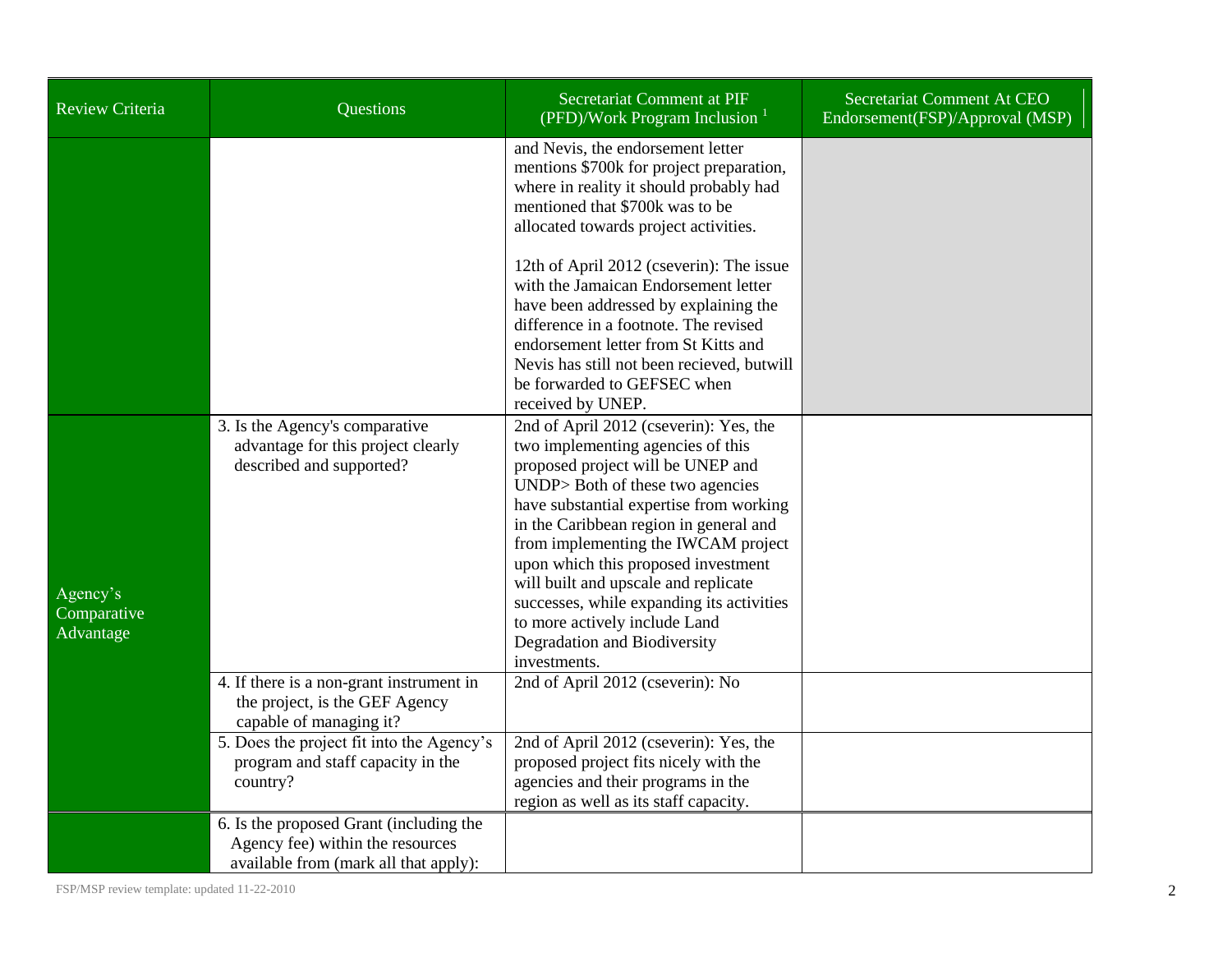| <b>Review Criteria</b>   | <b>Questions</b>                                      | Secretariat Comment at PIF<br>(PFD)/Work Program Inclusion $1$                                                                                                       | Secretariat Comment At CEO<br>Endorsement(FSP)/Approval (MSP) |
|--------------------------|-------------------------------------------------------|----------------------------------------------------------------------------------------------------------------------------------------------------------------------|---------------------------------------------------------------|
| Resource<br>Availability | • the STAR allocation?                                | 4th April, 2012<br>(mbakarr): All amounts requested by the<br>countries are available under the STAR.                                                                |                                                               |
|                          |                                                       | However, the amount for Antigua and<br>Barbuda needs to be separated out by<br>focal area in Table D. Please revise the<br>Table.                                    |                                                               |
|                          |                                                       | (avelthaus): The amounts requested for<br>BD are available from the four BD<br>country allocations.                                                                  |                                                               |
|                          |                                                       | 12th of April 2012 (cseverin): The<br>Antigua and Barbuda amount has been<br>broken down to each focal area.                                                         |                                                               |
|                          | • the focal area allocation?                          | 2nd of April 2012 (cseverin): Yes, the<br>amount of 9.5 mio is available under the<br>IW focal area, as according to requested<br>amount in PIF.                     |                                                               |
|                          |                                                       | (mbakarr): Yes. Antigua and Barbuda<br>will utilize all of its allocation (\$4.4)<br>million) as a flexible country under the<br>STAR rules. St Kitts aand Nevis, St |                                                               |
|                          |                                                       | Lucia, and St Vincent and the<br>Grenadines will utilize all of their LD<br>allocations for the project.                                                             |                                                               |
|                          | • the LDCF under the principle of<br>equitable access | N/a                                                                                                                                                                  |                                                               |
|                          | • the SCCF (Adaptation or<br>Technology Transfer)?    | N/a                                                                                                                                                                  |                                                               |
|                          | • Nagoya Protocol Investment Fund                     | N/a                                                                                                                                                                  |                                                               |
|                          | • focal area set-aside?                               | 4th April, 2012                                                                                                                                                      |                                                               |
|                          |                                                       | No focal area set-aside is being                                                                                                                                     |                                                               |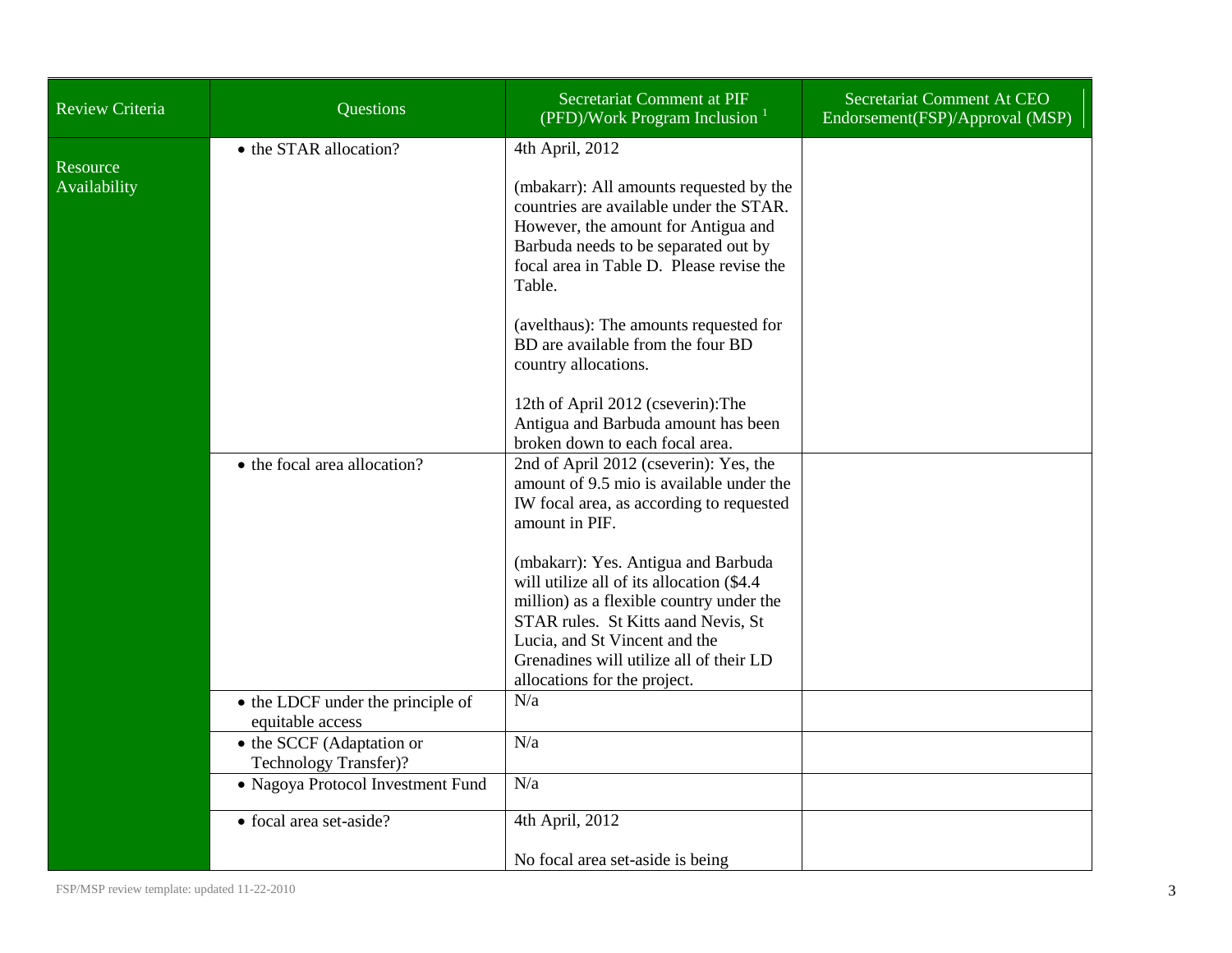| <b>Review Criteria</b>     | Questions                                                                                           | Secretariat Comment at PIF<br>(PFD)/Work Program Inclusion $1$                                                                                                                                                                                                                                                                                                                                                                                                                                                                                                                                                                                                                                                                                                                                                                                                                                                                                                                                                        | Secretariat Comment At CEO<br>Endorsement(FSP)/Approval (MSP) |
|----------------------------|-----------------------------------------------------------------------------------------------------|-----------------------------------------------------------------------------------------------------------------------------------------------------------------------------------------------------------------------------------------------------------------------------------------------------------------------------------------------------------------------------------------------------------------------------------------------------------------------------------------------------------------------------------------------------------------------------------------------------------------------------------------------------------------------------------------------------------------------------------------------------------------------------------------------------------------------------------------------------------------------------------------------------------------------------------------------------------------------------------------------------------------------|---------------------------------------------------------------|
|                            |                                                                                                     | requested.                                                                                                                                                                                                                                                                                                                                                                                                                                                                                                                                                                                                                                                                                                                                                                                                                                                                                                                                                                                                            |                                                               |
| <b>Project Consistency</b> | 7. Is the project aligned with the focal<br>/multifocal areas/ LDCF/SCCF/NPIF<br>results framework? | 2nd of April 2012 (cseverin): Yes, the<br>project have been aligned with the IW<br>strategy with suggested activities under<br>objective 1 and 2. The output indicators<br>included are quite advanced for a PIF<br>proposal. However, please do<br>reformulate the objective, as it does not<br>clearly stand out to be a functional<br>Objective as is presently.<br>5 April 2012 (avelthaus): The BD<br>components appear to be aligned with<br>the BD strategy in that the funding will<br>be used for BD-2, which is consistent<br>with the focus on SLM and IWRM.<br>However, the description of how the<br>project is relevant to the GEF BD<br>strategy, objective 2, needs to be<br>improved. The sections on page 13 and<br>17 concerning BD need to be improved<br>to make them more relevant to the<br>project. The descriptions should address<br>shortcomings in terms of biodiversity<br>conservation outside PAs that will be<br>addressed by the project.<br>12th of April 2012 (cseverin): Yes, the |                                                               |
|                            |                                                                                                     | Objective have been revised, so that it<br>stands out clearer now. On SFM please                                                                                                                                                                                                                                                                                                                                                                                                                                                                                                                                                                                                                                                                                                                                                                                                                                                                                                                                      |                                                               |
|                            |                                                                                                     | do revisit the carbon benefit calculations<br>at the time of CEO endorsement, as they                                                                                                                                                                                                                                                                                                                                                                                                                                                                                                                                                                                                                                                                                                                                                                                                                                                                                                                                 |                                                               |
|                            |                                                                                                     | appear a bit high and include a full<br>analysis of the carbon benefits likely to                                                                                                                                                                                                                                                                                                                                                                                                                                                                                                                                                                                                                                                                                                                                                                                                                                                                                                                                     |                                                               |
|                            |                                                                                                     | be derived from the project. Such<br>analysis is expected at time of CEO                                                                                                                                                                                                                                                                                                                                                                                                                                                                                                                                                                                                                                                                                                                                                                                                                                                                                                                                              |                                                               |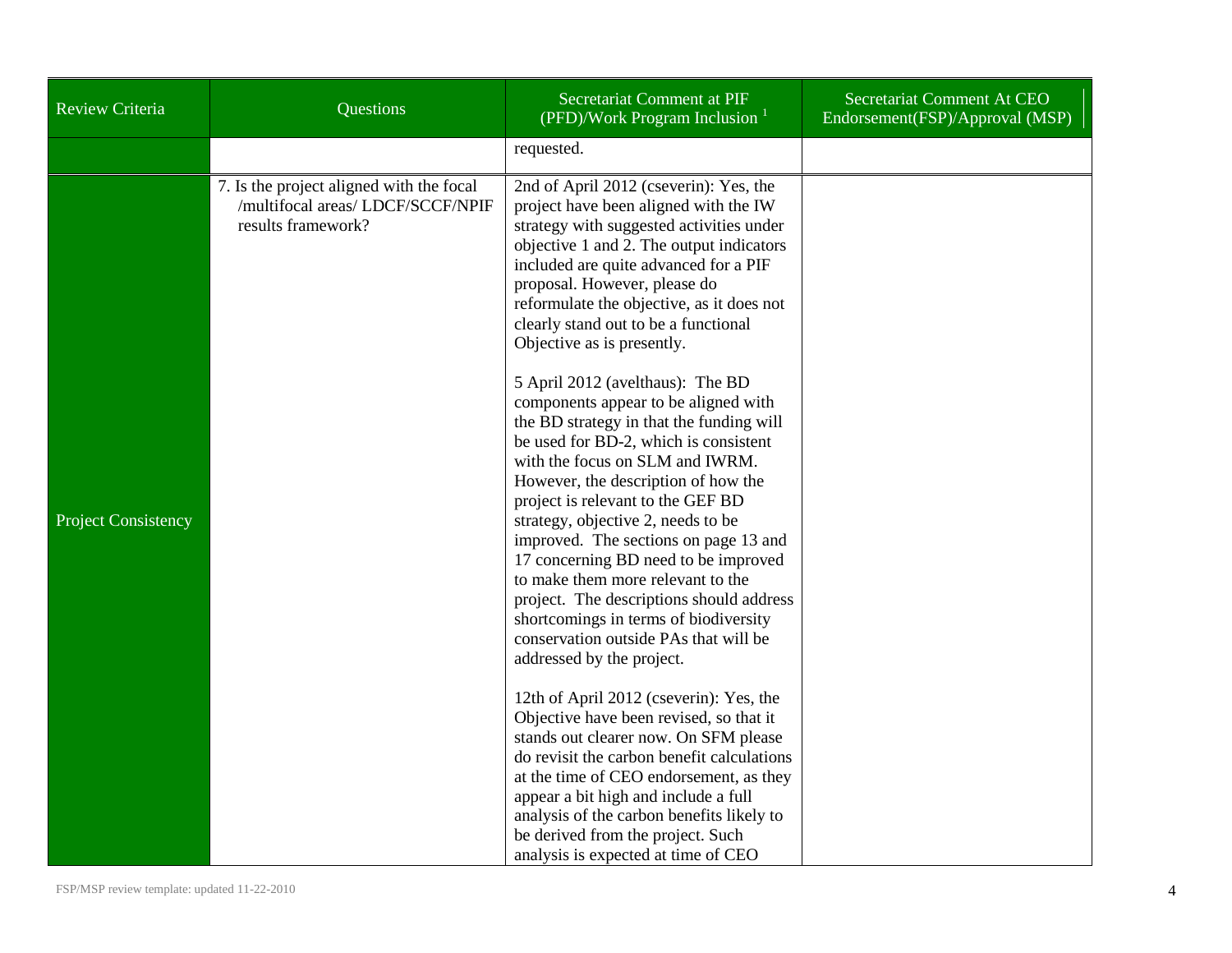| Review Criteria | Questions | Secretariat Comment at PIF<br>(PFD)/Work Program Inclusion                                                                                                                                                                                                                                                                                                                                                                                                                                                                                                                                                                                                                                                                                                                                                                                                                                                                                                                                                                                                                         | Secretariat Comment At CEO<br>Endorsement(FSP)/Approval (MSP) |
|-----------------|-----------|------------------------------------------------------------------------------------------------------------------------------------------------------------------------------------------------------------------------------------------------------------------------------------------------------------------------------------------------------------------------------------------------------------------------------------------------------------------------------------------------------------------------------------------------------------------------------------------------------------------------------------------------------------------------------------------------------------------------------------------------------------------------------------------------------------------------------------------------------------------------------------------------------------------------------------------------------------------------------------------------------------------------------------------------------------------------------------|---------------------------------------------------------------|
|                 |           | endorsement.<br>17 April 2012 (avelthaus): We are<br>pleased that details on the actions to be<br>taken in each country has been added.<br>The descriptions of actions in the four<br>countries wishing to draw from their BD<br>allocations (Antigua and Barbuda, Cuba,<br>Dominican Republic, and Jamaica) vary,<br>however, in terms of quality. Jamaica's<br>description is adequate to justify the use<br>of BD resources as it identifies the<br>objective for the use of BD funding<br>(protection of the Negril Great Morass),<br>describes some of the actions to be<br>undertaken, and why it is relevant for<br>global biodiversity conservation.<br>20 April 2012 (avelthaus): The<br>justification for the use of BD resources<br>in Cuba and the Dominican Republic is<br>still weak. As requested in the section<br>on comments for CEO endorsement<br>below, please provide a clear description<br>of what globally significant biodiversity<br>will be protected by the project and<br>explain how biodiversity considerations<br>will be mainstreamed within the |                                                               |
|                 |           | watershed management plans,<br>productive sectors in these areas, and<br>through relevant policies.                                                                                                                                                                                                                                                                                                                                                                                                                                                                                                                                                                                                                                                                                                                                                                                                                                                                                                                                                                                |                                                               |
|                 |           | The descriptions for Cuba and DR are<br>not yet sufficient to justify the use of<br>biodiversity funding. Antigua and<br>Barbuda is a flexible STAR Country,<br>but we would appreciate more detail if                                                                                                                                                                                                                                                                                                                                                                                                                                                                                                                                                                                                                                                                                                                                                                                                                                                                             |                                                               |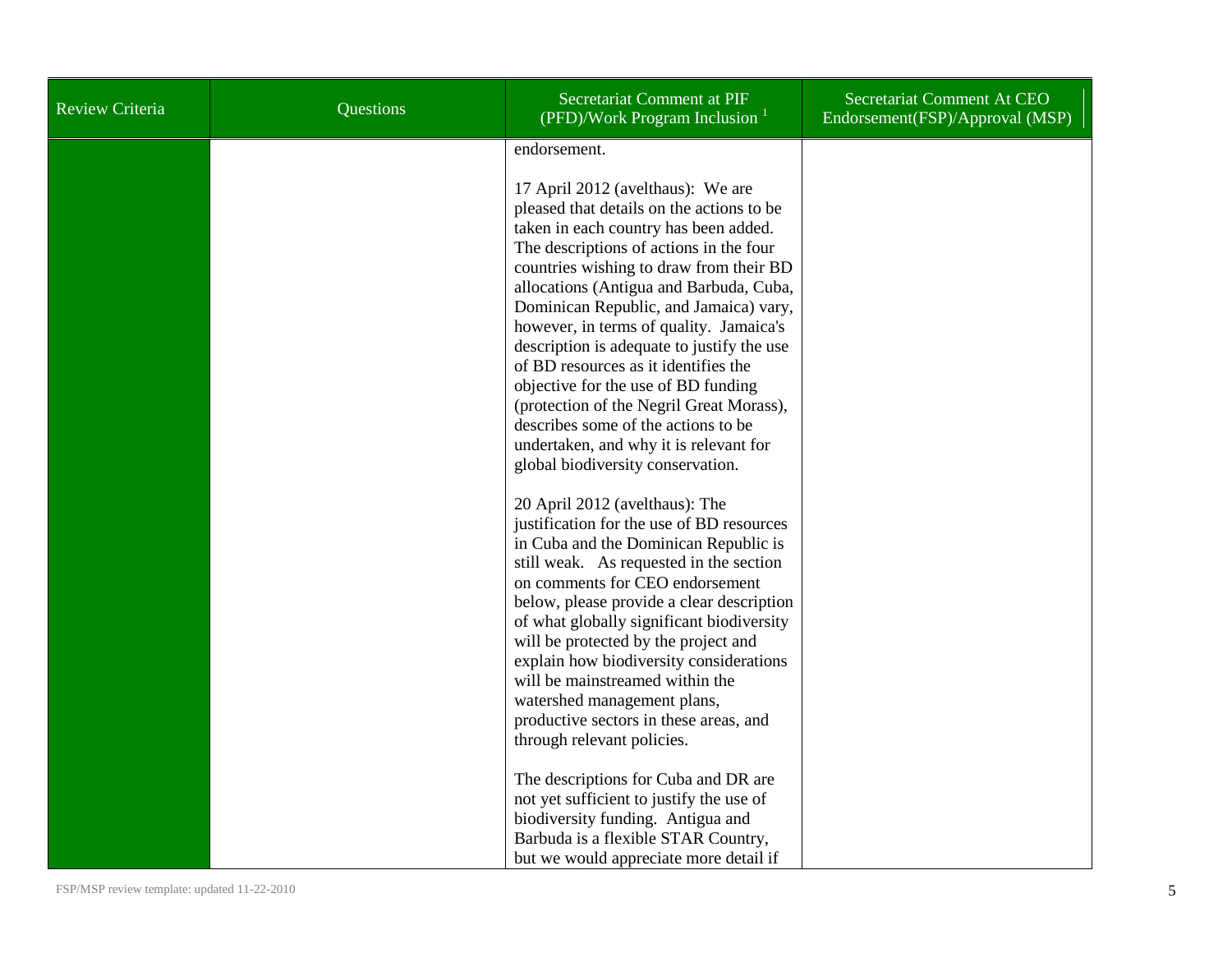| Review Criteria | Questions | Secretariat Comment at PIF<br>(PFD)/Work Program Inclusion $1$                                                                                                                                                                                                                                                                                                                                                                                                                                                                                                                                                                                                                                                                                                                                                                                                                                                          | Secretariat Comment At CEO<br>Endorsement(FSP)/Approval (MSP) |
|-----------------|-----------|-------------------------------------------------------------------------------------------------------------------------------------------------------------------------------------------------------------------------------------------------------------------------------------------------------------------------------------------------------------------------------------------------------------------------------------------------------------------------------------------------------------------------------------------------------------------------------------------------------------------------------------------------------------------------------------------------------------------------------------------------------------------------------------------------------------------------------------------------------------------------------------------------------------------------|---------------------------------------------------------------|
|                 |           | possible. In these cases, the actions to<br>be undertaken relate to reducing nutrient<br>loading and other pollution flowing into<br>streams and the coastal zone, but this is<br>an objective more appropriate for IW.<br>These sections need to be enhanced to<br>describe: (a) the tangible biodiversity<br>objectives in each watershed for which<br>BD funding will be used. What<br>biodiversity and related ecosystem<br>services does it aim to protect - Forest<br>resources, freshwater resources, or<br>marine? (b) What specific actions will<br>the project undertake to protect this<br>biodiversity? How will this address<br>problems, including drivers of<br>biodiversity loss, that the country is<br>encountering? For example, how<br>significant is the nutrient loading<br>problem for biodiversity in rivers and<br>marine areas? (c) Why is the target<br>biodiversity of global significance? |                                                               |
|                 |           | Also, table B needs outputs that link<br>with output 2 under table 1. Please<br>confirm if the four watershed basin<br>master plans listed under 3.2 are the<br>same as the 4 land use plans under<br>output 2. If not, please clarify in table B<br>the hectares of the four land use plans in<br>an appropriate manner. Also, table A<br>states that the land-use plans will<br>"incorporate biodiversity and ecosystem<br>service valuation" - but we can see no<br>ecosystem service valuation analysis<br>that will be done, either in table B or the<br>descriptive text. This should be                                                                                                                                                                                                                                                                                                                          |                                                               |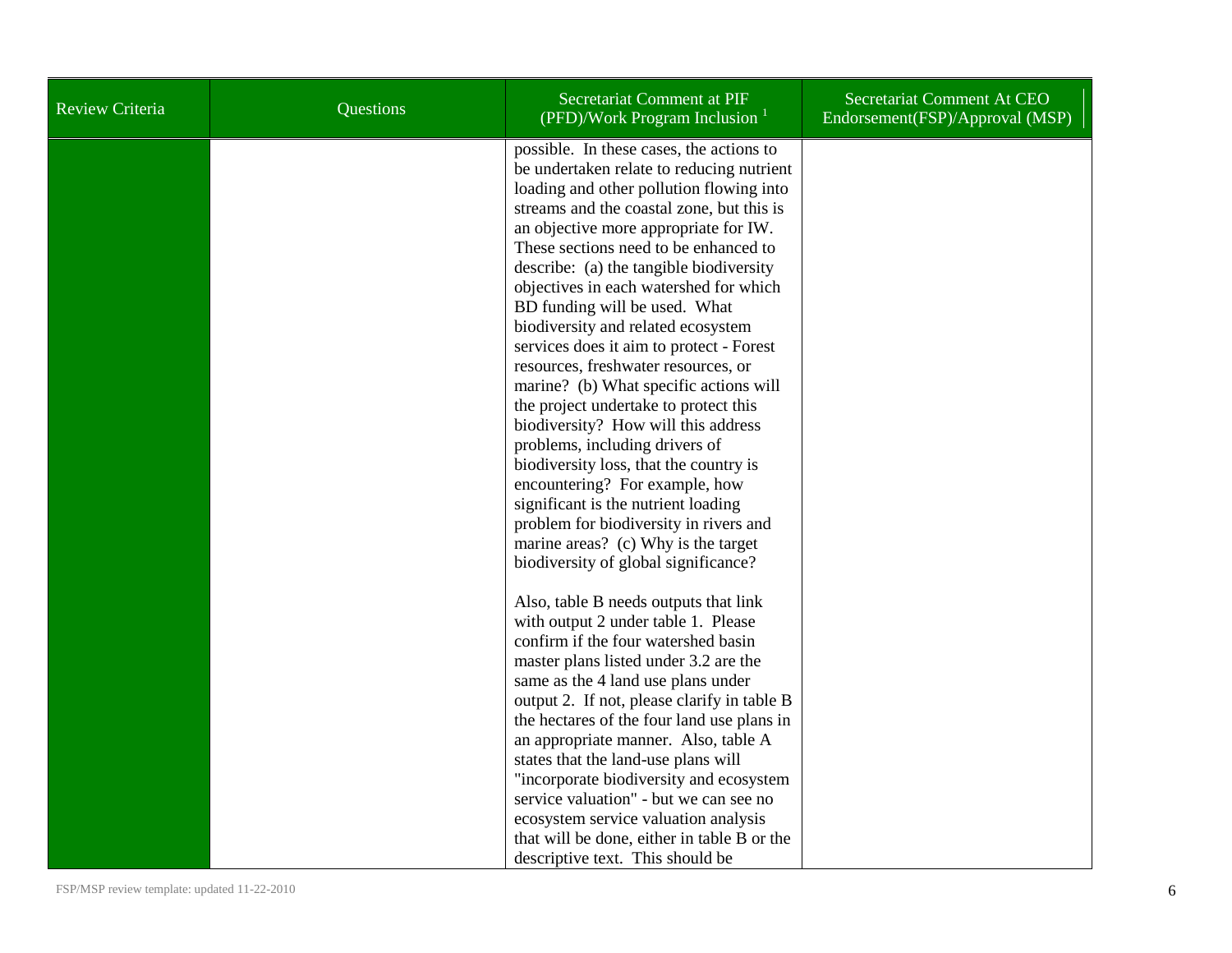| <b>Review Criteria</b> | Questions                                                                                                                                                                                         | Secretariat Comment at PIF<br>(PFD)/Work Program Inclusion $1$                                                                                                                                                                                                                                                                                                                                                                                                                                                                                | Secretariat Comment At CEO<br>Endorsement(FSP)/Approval (MSP) |
|------------------------|---------------------------------------------------------------------------------------------------------------------------------------------------------------------------------------------------|-----------------------------------------------------------------------------------------------------------------------------------------------------------------------------------------------------------------------------------------------------------------------------------------------------------------------------------------------------------------------------------------------------------------------------------------------------------------------------------------------------------------------------------------------|---------------------------------------------------------------|
|                        |                                                                                                                                                                                                   | mentioned in both the table and the text.<br>This is an important output for output<br>2.1 under BD.                                                                                                                                                                                                                                                                                                                                                                                                                                          |                                                               |
|                        |                                                                                                                                                                                                   | With regard to the BD objectives and<br>outcomes in table A, alternative or<br>additional to targeting Outcome 2.1, the<br>project could consider targeting<br>outcome 2.2 and the related outcome.<br>In this case, however, we would need to<br>understand the clear sectoral policies<br>and regulatory frameworks that the<br>project will seek to reform and how this<br>will contribute to BD conservation.                                                                                                                             |                                                               |
|                        | 8. Are the relevant GEF 5 focal/<br>multifocal areas/LDCF/SCCF/NPIF<br>objectives identified?                                                                                                     | 2nd of April 2012 (cseverin): Yes, the<br>respective objectives under IW, BD and<br>LD have been identified and output<br>indicators have been identified to satisfy<br>the accompanying outcomes.                                                                                                                                                                                                                                                                                                                                            |                                                               |
|                        | 9. Is the project consistent with the<br>recipient country's national<br>strategies and plans or reports and<br>assessments under relevant<br>conventions, including NPFE,<br>NAPA, NCSA, or NAP? | 2nd of April 2012 (cseverin): Yes, the<br>proposed project will be addressing the<br>issues identified in the national<br>strategies.<br>(mbakarr): While consistency with<br>Convention action plans is presented,<br>the PIF still needs to include other<br>relevant national strategies for the<br>individual countries. Please provide<br>brief details for each country.<br>16th of April 2012 (cseverin): Yes<br>descriptions of national investments<br>have been included, which makes it<br>easier to identify consistency with the |                                                               |
|                        |                                                                                                                                                                                                   | national strategies and plans, however,<br>this should be strengthened at time of                                                                                                                                                                                                                                                                                                                                                                                                                                                             |                                                               |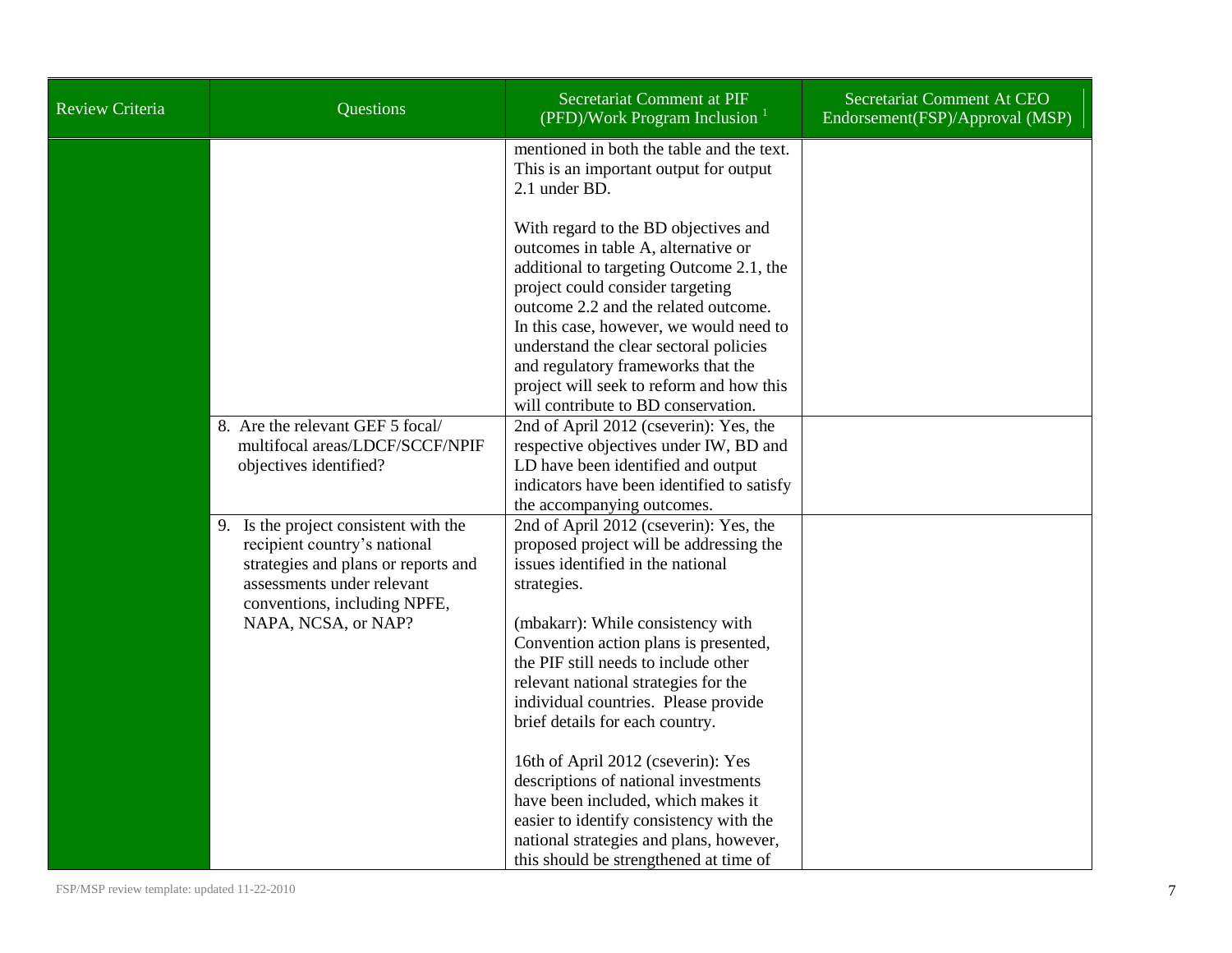| <b>Review Criteria</b> | Questions                                                                                                                                                                               | Secretariat Comment at PIF<br>(PFD)/Work Program Inclusion $1$                                                                                                                                                                                                                                                                                                                                                                                                                                                                           | Secretariat Comment At CEO<br>Endorsement(FSP)/Approval (MSP) |
|------------------------|-----------------------------------------------------------------------------------------------------------------------------------------------------------------------------------------|------------------------------------------------------------------------------------------------------------------------------------------------------------------------------------------------------------------------------------------------------------------------------------------------------------------------------------------------------------------------------------------------------------------------------------------------------------------------------------------------------------------------------------------|---------------------------------------------------------------|
|                        |                                                                                                                                                                                         | CEO Endorsement.<br>17 April 2012 (avelthaus) For Antigua<br>and Barbuda, Cuba, the Dominican<br>Republic, and Jamaica, please include<br>short language how the BD oriented<br>interventions are consistent with the<br>relevant country's NBSAPs.                                                                                                                                                                                                                                                                                      |                                                               |
|                        | 10. Does the proposal clearly articulate<br>how the capacities developed, if any,<br>will contribute to the sustainability<br>of project outcomes?                                      | 4th of April 2012 (cseverin): The<br>proposed project will be based on a<br>number of national projects that will be<br>addressing the issues linked to the Ridge<br>to Reef approach that will be<br>implemented through the project. These<br>activities will be supported by regional<br>activities that among others will assist<br>the participating countries to implement<br>obligations under the LBS protocol.<br>Hence this structure will only function if<br>the developed capacity will be applied<br>towards the outcomes. |                                                               |
|                        | 11. Is (are) the baseline project(s),<br>including problem (s) that the<br>baseline project(s) seek/s to address,<br>sufficiently described and based on<br>sound data and assumptions? | 4th of April 2012 (cseverin): It is not<br>straightforward to understand what each<br>national or regional project will be<br>working towards addressing. please do<br>include more information on the<br>baseline projects.<br>(mbakarr avelthaus): The description of<br>baselines and problems is too generic<br>and vague, and lacks sound data and<br>assumptions across the board. Despite<br>the long narrative, there is no clear<br>definition of problems based on the<br>conext and realities in each country. As             |                                                               |
| Project Design         |                                                                                                                                                                                         | a result, it is hard to understand how<br>much needed "ridge to reef" innovations                                                                                                                                                                                                                                                                                                                                                                                                                                                        |                                                               |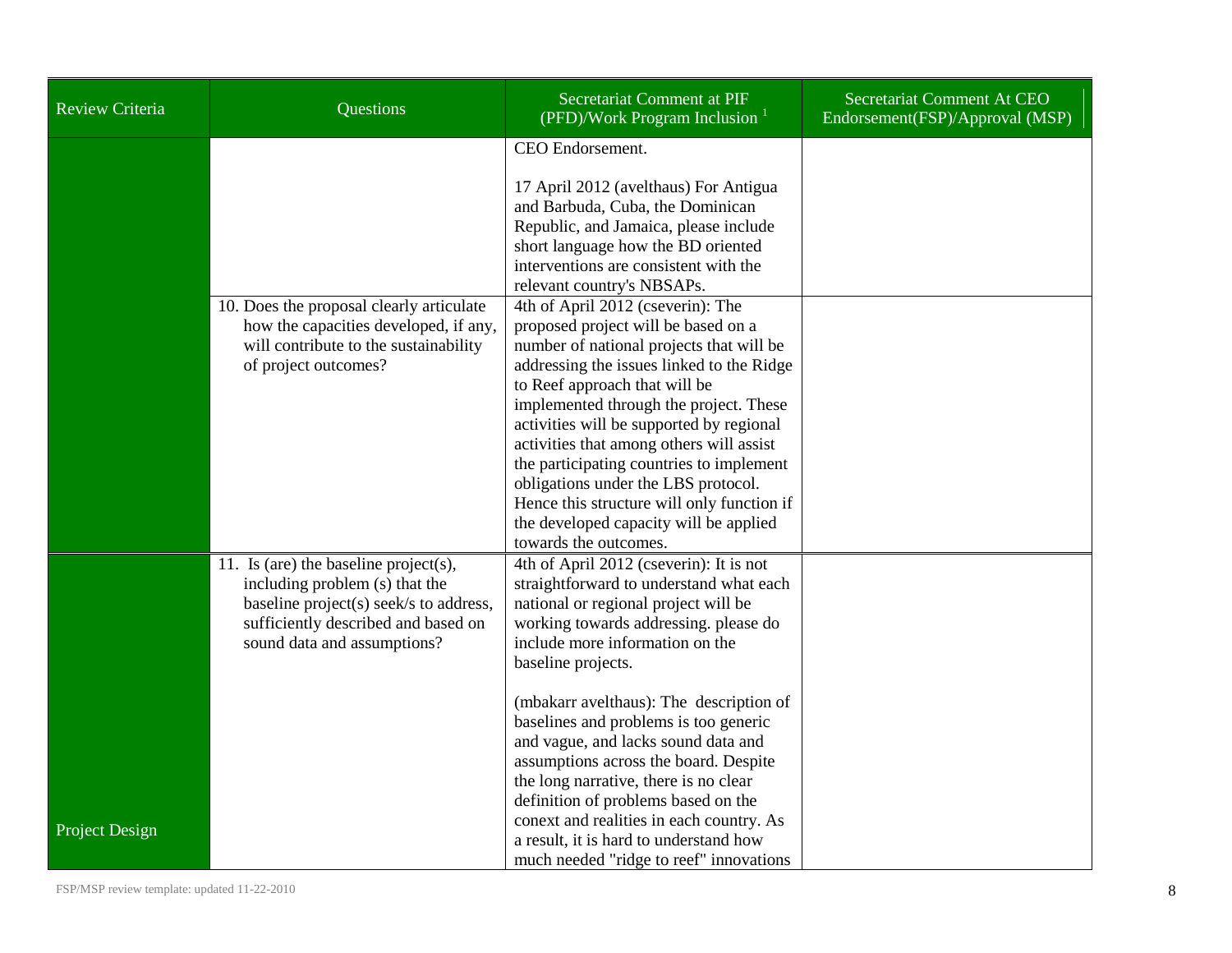| <b>Review Criteria</b> | Questions                                                                                                                                                                                                        | Secretariat Comment at PIF<br>(PFD)/Work Program Inclusion $1$                                                                                                                                                                                                                                                                                                              | Secretariat Comment At CEO<br>Endorsement (FSP)/Approval (MSP) |
|------------------------|------------------------------------------------------------------------------------------------------------------------------------------------------------------------------------------------------------------|-----------------------------------------------------------------------------------------------------------------------------------------------------------------------------------------------------------------------------------------------------------------------------------------------------------------------------------------------------------------------------|----------------------------------------------------------------|
|                        |                                                                                                                                                                                                                  | will be targeted to safeguard ecosystem<br>services in spatially integrated<br>landscapes and seascapes. Please<br>consider cutting down on the narrative<br>(B.6) to provide a more concrete<br>articulation of the problems relative<br>context and realities in each country as<br>basis for the project framework.                                                      |                                                                |
|                        |                                                                                                                                                                                                                  | For BD mainstreaming, please describe<br>the shortcomings in BD conservation<br>outside of PAs that the project will<br>address. Several bilateral donors (e.g.<br>USAID) and NGOs have invested a<br>significant amount in ridge-to-reef<br>programs in the past decade in several<br>countries, including Jamaica, so<br>significant capacity has been built in<br>cases. |                                                                |
|                        |                                                                                                                                                                                                                  | 12th of April 2012 (cseverin): Yes, with<br>the rewritten section B, it is now much<br>easier to understand what the baseline<br>projects are all about. It is cleared from<br>IW, SFM and LD's perspective.                                                                                                                                                                |                                                                |
|                        | 12. Has the cost-effectiveness been<br>sufficiently demonstrated, including<br>the cost-effectiveness of the project<br>design approach as compared to<br>alternative approaches to achieve<br>similar benefits? |                                                                                                                                                                                                                                                                                                                                                                             |                                                                |
|                        | 13. Are the activities that will be<br>financed using GEF/LDCF/SCCF<br>funding based on incremental/<br>additional reasoning?                                                                                    | 4th of April 2012 (cseverin): Yes, the<br>fact that the project will invest<br>regionally to address Natural resource<br>constraints and mismanagement<br>nationaly appears to be an approach<br>what will be incremental compared to                                                                                                                                       |                                                                |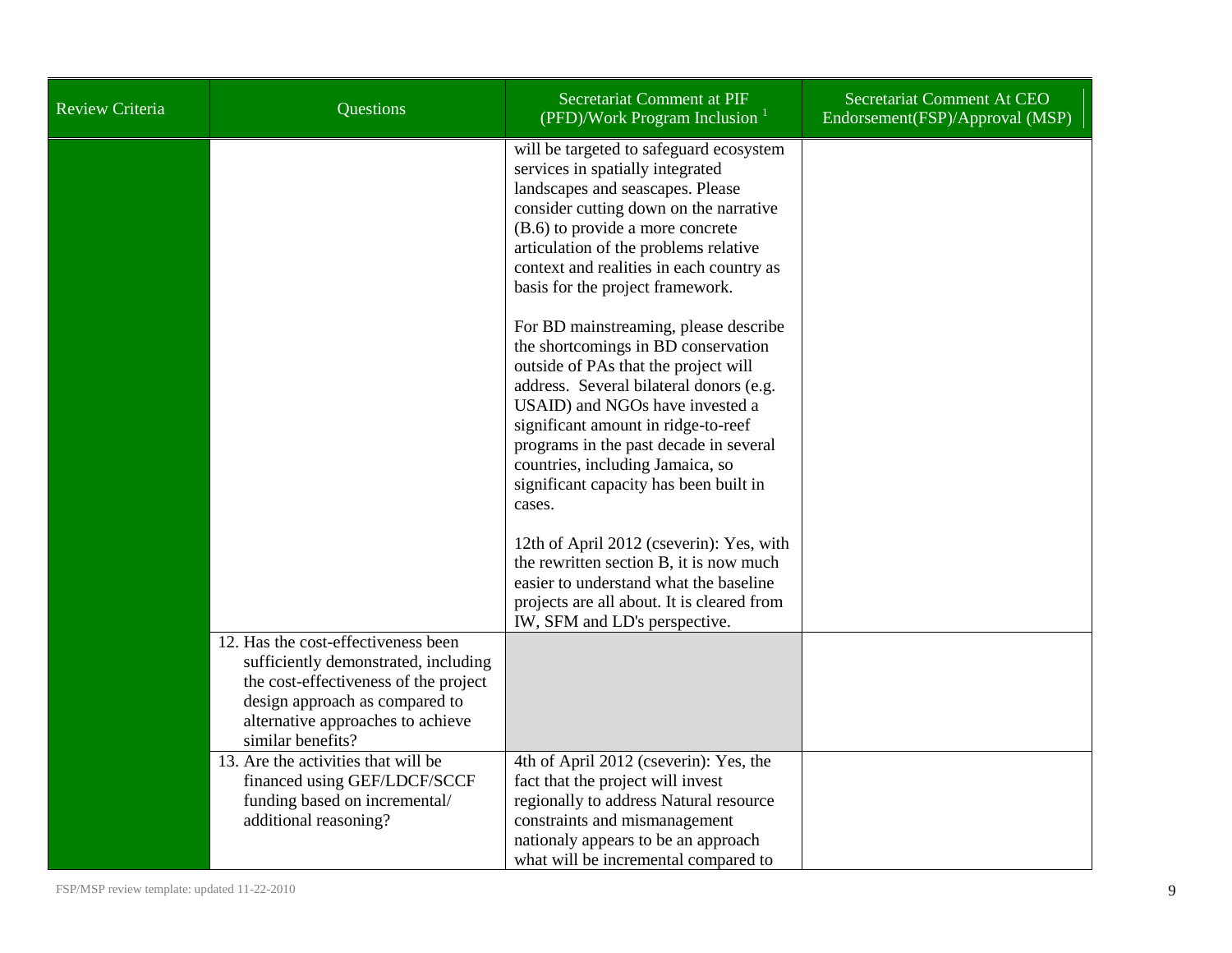| <b>Review Criteria</b> | Questions | Secretariat Comment at PIF<br>(PFD)/Work Program Inclusion                                                                                                                                                                                                                                                                                                                                                                                                                                                                                                                                                                                                                                                                                                                                                                                                                                                                                                                                                                                                                                                                                                                                                                                                                                                        | Secretariat Comment At CEO<br>Endorsement (FSP)/Approval (MSP) |
|------------------------|-----------|-------------------------------------------------------------------------------------------------------------------------------------------------------------------------------------------------------------------------------------------------------------------------------------------------------------------------------------------------------------------------------------------------------------------------------------------------------------------------------------------------------------------------------------------------------------------------------------------------------------------------------------------------------------------------------------------------------------------------------------------------------------------------------------------------------------------------------------------------------------------------------------------------------------------------------------------------------------------------------------------------------------------------------------------------------------------------------------------------------------------------------------------------------------------------------------------------------------------------------------------------------------------------------------------------------------------|----------------------------------------------------------------|
|                        |           | doing a suite of stand alone national<br>investments.<br>(mbakarr): Not for the LD focal area.<br>Please provide an adequate explanation<br>of how the SLM activities are driven by<br>needs of specific production systems,<br>based on factual information on LD<br>problems manifested in each country<br>utilizing the focal area resources.<br>(avelthaus): For BD, we believe the PIF<br>needs to make a more convincing case<br>about what problems will be addressed<br>in terms of ridge-to-reef BD<br>conservation outside of PAs. There is<br>insufficient detail on how BD resources<br>will be used and why it will cost \$5.6<br>million for 4 national or sub-national<br>land-use plans. Please verify where<br>these land-use plans will be developed<br>(countries and watersheds, if possible)<br>and that similar land use plans have not<br>already been developed. Also, for sub-<br>national land-use plans, please explain<br>whether the area includes globally<br>significant BD or the potential for<br>rehabilitation to occur so that globally<br>significant BD will occur there in the<br>future.<br>12th of April 2012 (Cseverin): Yes, with<br>the added description it is now possible<br>to understand how the SLM activities<br>proposed will be driven by national<br>needs. |                                                                |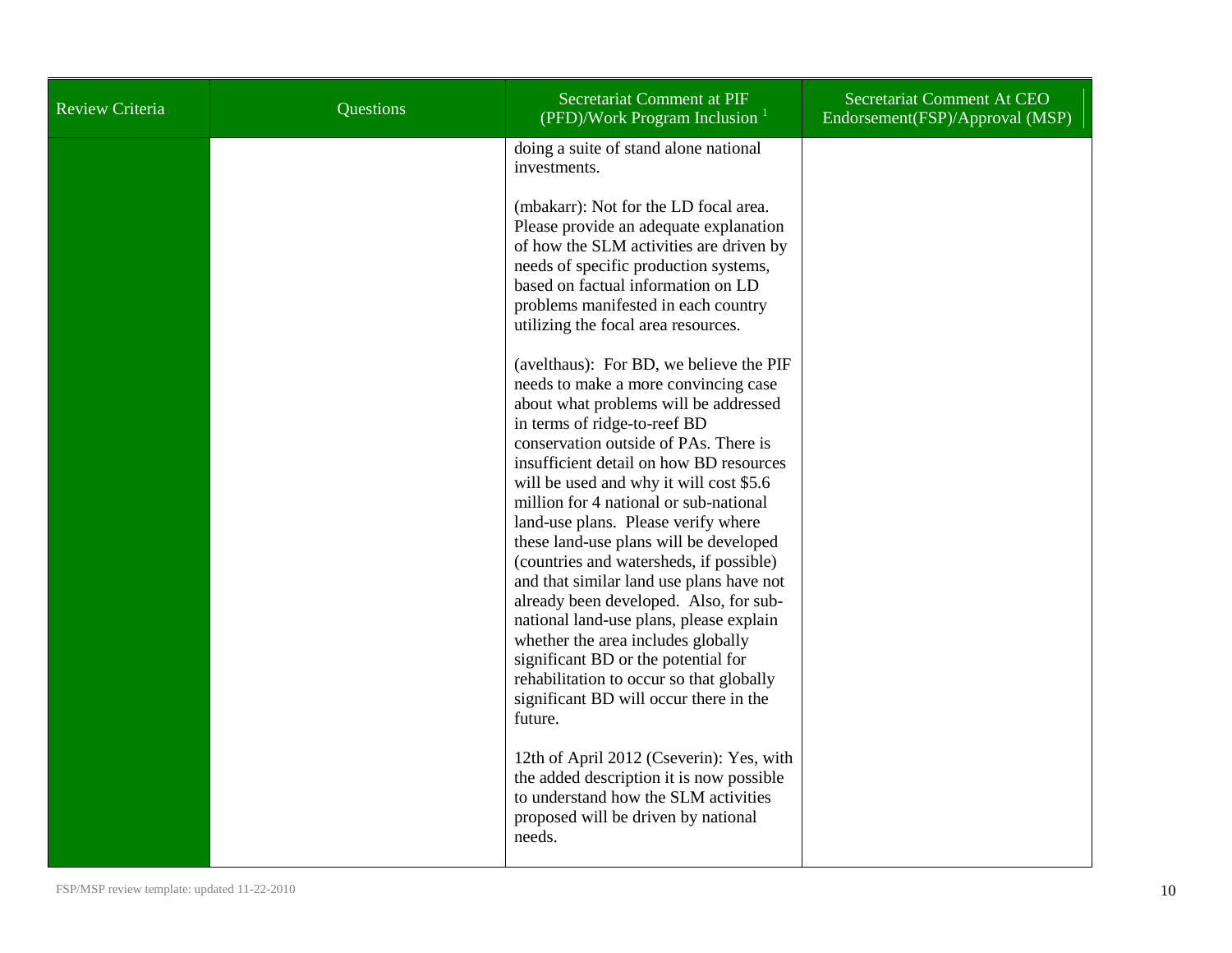| Review Criteria | <b>Questions</b>                                              | Secretariat Comment at PIF<br>(PFD)/Work Program Inclusion $1$                                                                                                                                                                                                                                                                                                                                                                                                                                                                                                            | Secretariat Comment At CEO<br>Endorsement(FSP)/Approval (MSP) |
|-----------------|---------------------------------------------------------------|---------------------------------------------------------------------------------------------------------------------------------------------------------------------------------------------------------------------------------------------------------------------------------------------------------------------------------------------------------------------------------------------------------------------------------------------------------------------------------------------------------------------------------------------------------------------------|---------------------------------------------------------------|
|                 |                                                               | 17 April 2012 (avelthaus) The question<br>of globally significant BD has not been<br>addressed. Please address it and how<br>actions proposed will protect it in the<br>context of addressing question 7 above.                                                                                                                                                                                                                                                                                                                                                           |                                                               |
|                 | 14. Is the project framework sound and<br>sufficiently clear? | 4th of April 2012 (cseverin): Yes,<br>however, please do include more<br>detailed descriptions on the national and<br>regional investments.                                                                                                                                                                                                                                                                                                                                                                                                                               |                                                               |
|                 |                                                               | (mbakarr): While the project framework<br>is sufficiently detailed, it is not clear<br>how the outcomes and outputs under the<br>four components will lead to<br>measureable GEBs associated with the<br>focal areas, including potential<br>indicators to be validated during project<br>development. Please provide a clear<br>articulation of how the proposed<br>framework will be anchored nationally<br>to demonstrate tangible results in<br>landscapes and seascapes, and consider<br>including a simple conceptual<br>framework that illustrates this for easier |                                                               |
|                 |                                                               | understanding.<br>(avelthaus): This PIF suffers from both<br>being excessively verbose (many<br>acronyms, jargon, and separately<br>divided outputs) while also being rather<br>undetailed in terms of how it will use<br>BD funding. The PIF would actually<br>be improved by simplifying table B.<br>Please describe more clearly the land-<br>use plans that will be invested in and<br>how BD will be mainstreamed into<br>them. We are pleased, to see that under                                                                                                    |                                                               |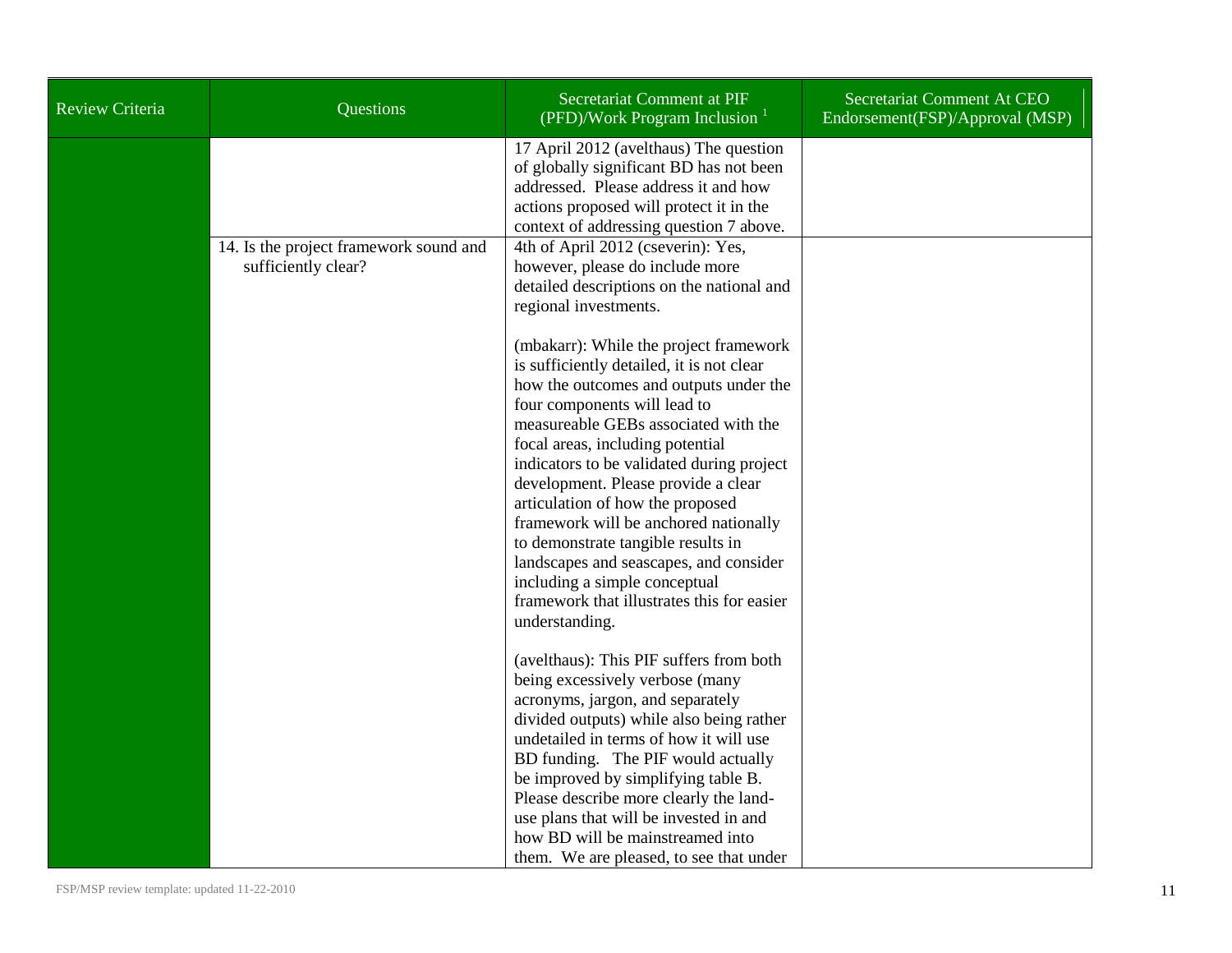| <b>Review Criteria</b> | Questions                                                                                                                                  | Secretariat Comment at PIF<br>(PFD)/Work Program Inclusion $1$                                                                                                                                                                                                                                                                                                                                                   | Secretariat Comment At CEO<br>Endorsement(FSP)/Approval (MSP) |
|------------------------|--------------------------------------------------------------------------------------------------------------------------------------------|------------------------------------------------------------------------------------------------------------------------------------------------------------------------------------------------------------------------------------------------------------------------------------------------------------------------------------------------------------------------------------------------------------------|---------------------------------------------------------------|
|                        |                                                                                                                                            | C1.5, output 5, that change in species<br>abundance will be tracked.                                                                                                                                                                                                                                                                                                                                             |                                                               |
|                        |                                                                                                                                            | 12th of April 2012 (cseverin &<br>MBakarr): Yes, with the added<br>descriptions of the planned national and<br>regional investments the project<br>framework is now considered<br>sufficiently clear. Still there is<br>considerable room to be much more<br>explicit at the time of CEO<br>endorsement.                                                                                                         |                                                               |
|                        |                                                                                                                                            | 17 April 2012: (avelthaus) As<br>mentioned above, the additional<br>descriptions have not sufficiently<br>described how biodiversity will be<br>mainstreamed into the watershed<br>management/land use plan.                                                                                                                                                                                                     |                                                               |
|                        |                                                                                                                                            | 20 April 2012: (avelthaus) As described<br>below in comments for CEO<br>endorsement, please explain, with<br>sufficient detail, how watershed<br>planning will mainstream the protection<br>of globally significant biodiversity.                                                                                                                                                                                |                                                               |
|                        | 15. Are the applied methodology and<br>assumptions for the description of<br>the incremental/additional benefits<br>sound and appropriate? | 4th of April 2012 (cseverin): Yes<br>(mbakarr): But not for the LD focal<br>area. Given the focal area mandate to<br>address land degradation in production<br>systems, there is need to include a clear<br>reasoning for the LD increment based<br>on established needs in each country.<br>Please explain how the incremental<br>benefits of LD investments are justified<br>in the proposed project approach, |                                                               |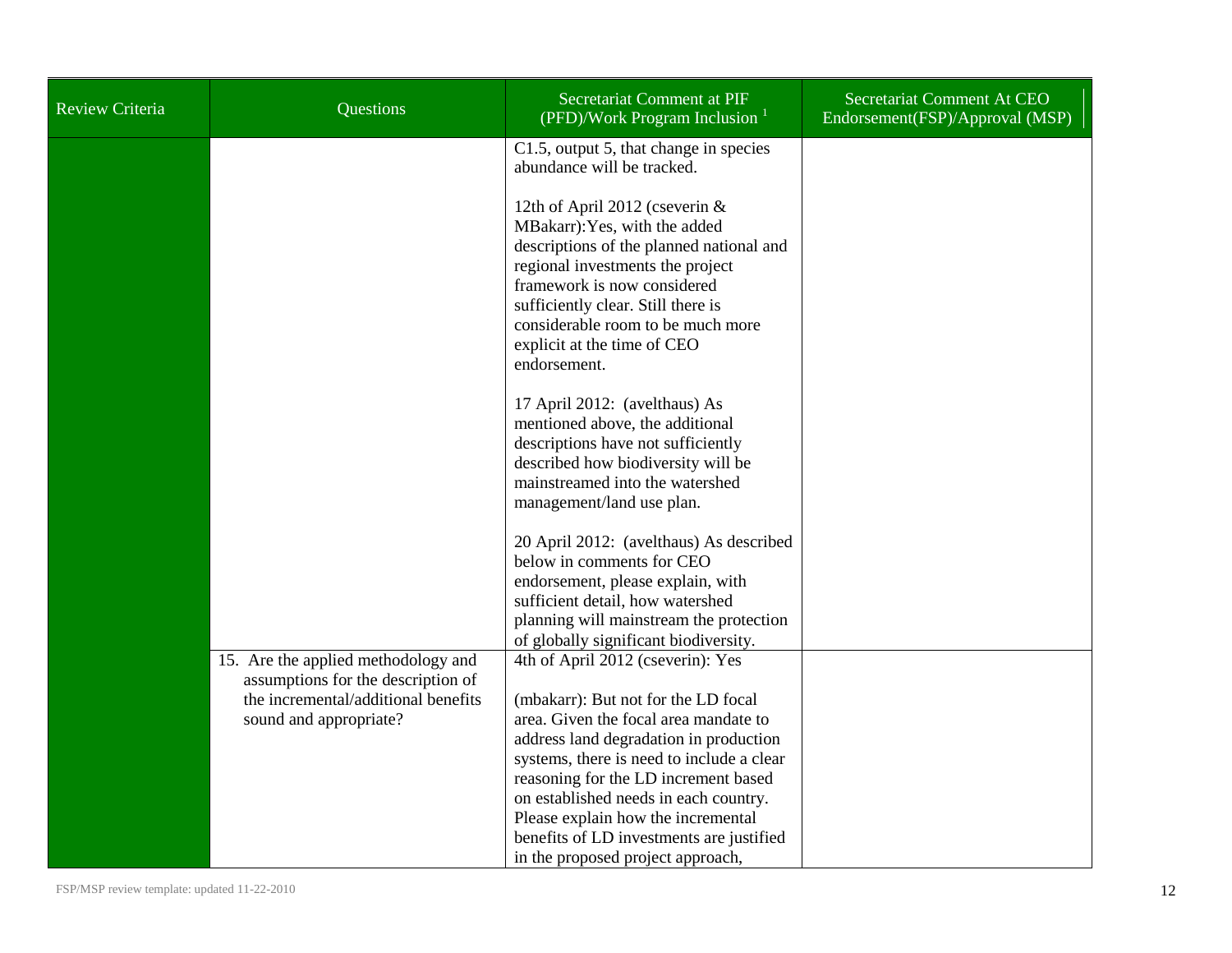| <b>Review Criteria</b> | <b>Questions</b>                                                                                                                                                                                                                                               | Secretariat Comment at PIF<br>(PFD)/Work Program Inclusion $1$                                                                                                                                                                                                                                                                      | Secretariat Comment At CEO<br>Endorsement(FSP)/Approval (MSP) |
|------------------------|----------------------------------------------------------------------------------------------------------------------------------------------------------------------------------------------------------------------------------------------------------------|-------------------------------------------------------------------------------------------------------------------------------------------------------------------------------------------------------------------------------------------------------------------------------------------------------------------------------------|---------------------------------------------------------------|
|                        |                                                                                                                                                                                                                                                                | including evidence of targeted<br>geographies where those benefits will be<br>demonstrated in a "ridge to reef"<br>framework. This will also help clarify<br>what to expect for the focal area TT<br>during the project development.                                                                                                |                                                               |
|                        |                                                                                                                                                                                                                                                                | (avelthaus) please include a rationale for<br>why the addition of BD resources to this<br>project will provide incremental benefits<br>in terms of integrated water<br>management. It is not clear that this<br>funding will provide additional benefits<br>beyond what will be achieved through<br>the use of IW and LD resources. |                                                               |
|                        |                                                                                                                                                                                                                                                                | 12th of April 2012 (cseverin &<br>Mbakarr): Yes, now with the<br>strengthened section B, it is more clear<br>where the planned activities will take<br>place. Still there is ample room for more<br>specificity, but since this is a PIF<br>document, it is considered adequate.                                                    |                                                               |
|                        |                                                                                                                                                                                                                                                                | 20 April 2012 (avelthaus) concern in<br>this section can be addressed in the<br>context of responding to comments at<br>CEO endorsement.                                                                                                                                                                                            |                                                               |
|                        | 16. Is there a clear description of: a) the<br>socio-economic benefits, including<br>gender dimensions, to be delivered<br>by the project, and b) how will the<br>delivery of such benefits support the<br>achievement of incremental/<br>additional benefits? | 4th of April 2012 (cseverin): No, this<br>have not been addressed, please include.<br>12th of April 2012 (cseverin): Yes, this<br>has been addressed in the revised<br>document provided.                                                                                                                                           |                                                               |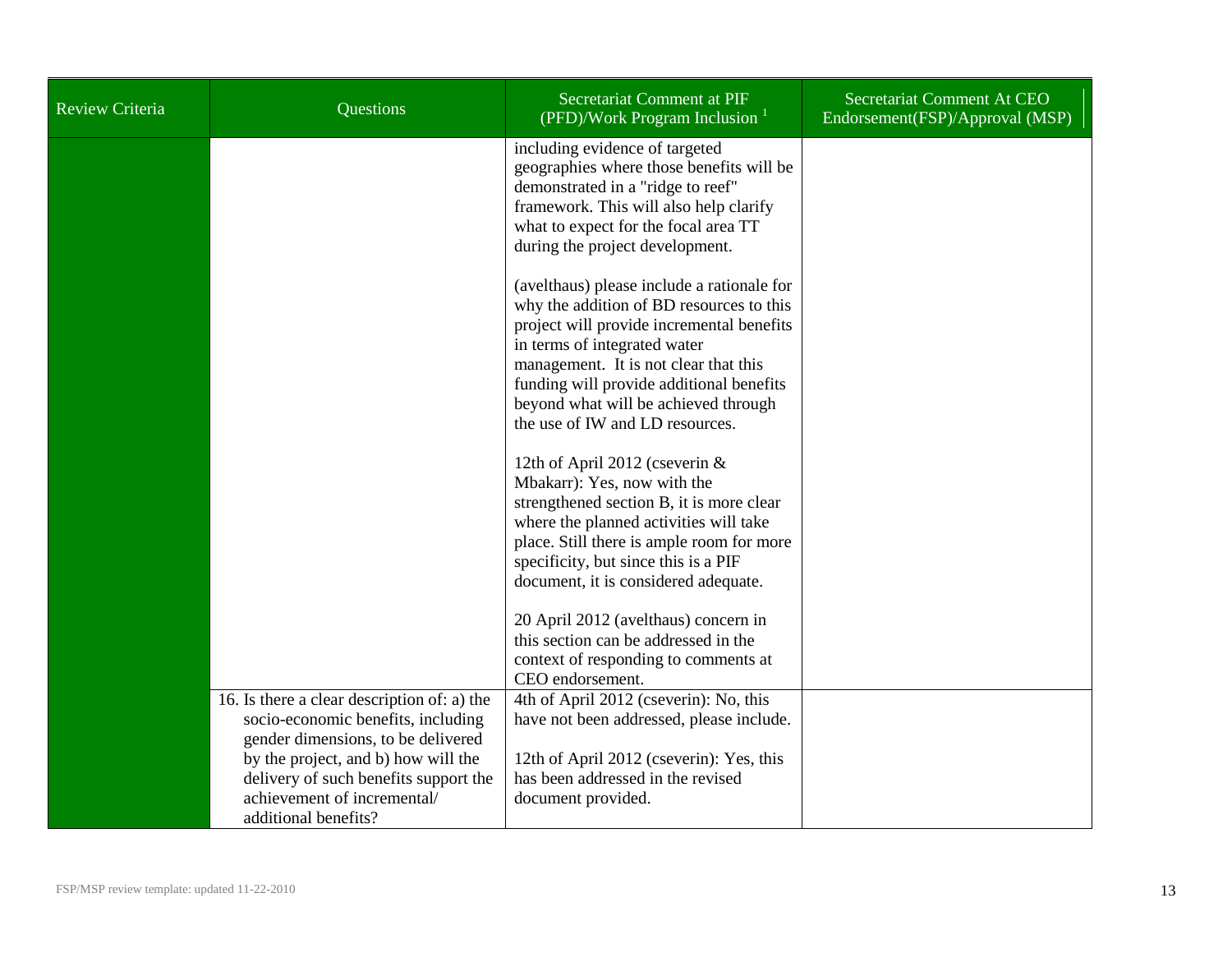| Review Criteria | Questions                                                                                                                                                                                           | Secretariat Comment at PIF<br>(PFD)/Work Program Inclusion                                                                                                                                                                                                                                                                                                                                                                                                                                                                                                                                                                | Secretariat Comment At CEO<br>Endorsement(FSP)/Approval (MSP) |
|-----------------|-----------------------------------------------------------------------------------------------------------------------------------------------------------------------------------------------------|---------------------------------------------------------------------------------------------------------------------------------------------------------------------------------------------------------------------------------------------------------------------------------------------------------------------------------------------------------------------------------------------------------------------------------------------------------------------------------------------------------------------------------------------------------------------------------------------------------------------------|---------------------------------------------------------------|
|                 | 17. Is public participation, including<br>CSOs and indigeneous people, taken<br>into consideration, their role<br>identified and addressed properly?                                                | 4th of April 2012 (cseverin): Please<br>strengthen the description on how the<br>CSO communities will be involved.<br>12th of April 2012 (cseverin): Yes, this<br>is now appropriately addressed in the<br>revised PIF.                                                                                                                                                                                                                                                                                                                                                                                                   |                                                               |
|                 | 18. Does the project take into account<br>potential major risks, including the<br>consequences of climate change and<br>provides sufficient risk mitigation<br>measures? (i.e., climate resilience) | 4th of April 2012 (cseverin): Yes, a<br>number of potential risks and associated<br>mitigation measures have been included.<br>However, Climatic variability and<br>change does not seem to be an issue that<br>will affect the Caribbean SIDS in<br>relation to implementing the Ridge to<br>Reef concept. Please consider if this is<br>truly the case and if not, please include<br>description on potential climate induced<br>risks and associated mitigation<br>measures.<br>12th of April 2012 (cseverin): Yes, with<br>the reformulated text, climatic<br>variability and change have properly<br>been addressed. |                                                               |
|                 | 19. Is the project consistent and properly<br>coordinated with other related<br>initiatives in the country or in the<br>region?                                                                     | 4th of April 2012 (cseverin): Yes, the<br>proposed project activities have been<br>properly coordinated with the<br>appropriate national agencies.                                                                                                                                                                                                                                                                                                                                                                                                                                                                        |                                                               |
|                 | 20. Is the project implementation/<br>execution arrangement adequate?                                                                                                                               | 4th of April 2012 (cseverin): Yes, the<br>execution arrangements are<br>appropriately addressed, However,<br>please do clarify if the actual budget line<br>the UNDP executed component on<br>IWC7, is the total of the \$372,219 USD<br>listed in budget annex.<br>12th of April 2012 (cseverin): Cleared.                                                                                                                                                                                                                                                                                                               |                                                               |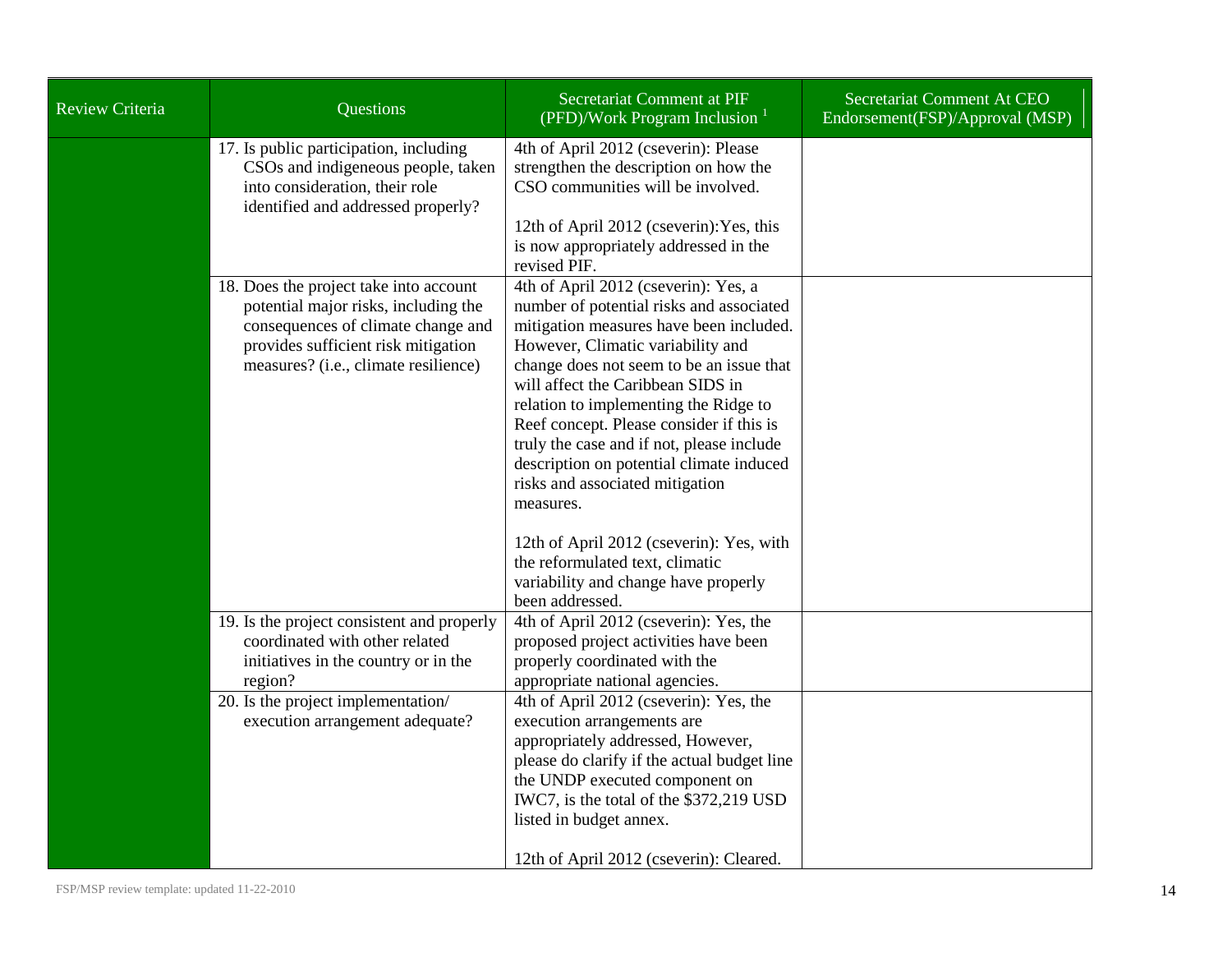| <b>Review Criteria</b>   | Questions                                                                                                                         | Secretariat Comment at PIF<br>(PFD)/Work Program Inclusion $1$                                                                                                                                                                                                                                                                                                                          | Secretariat Comment At CEO<br>Endorsement(FSP)/Approval (MSP) |
|--------------------------|-----------------------------------------------------------------------------------------------------------------------------------|-----------------------------------------------------------------------------------------------------------------------------------------------------------------------------------------------------------------------------------------------------------------------------------------------------------------------------------------------------------------------------------------|---------------------------------------------------------------|
|                          | 21. Is the project structure sufficiently<br>close to what was presented at PIF,<br>with clear justifications for changes?        |                                                                                                                                                                                                                                                                                                                                                                                         |                                                               |
|                          | 22. If there is a non-grant instrument in<br>the project, is there a reasonable<br>calendar of reflows included?                  |                                                                                                                                                                                                                                                                                                                                                                                         |                                                               |
| <b>Project Financing</b> | 23. Is funding level for project<br>management cost appropriate?                                                                  | 4th of April 2012 (cseverin): Yes the<br>proposed PM budget is at 5%, which is<br>well below the GEF guided PM budget<br>rules, however, IW can not pay for all<br>the PM costs out fo the IW allocation,<br>please make sure that the PM bduget is<br>cost shared accross all focal area<br>allocations.                                                                               |                                                               |
|                          | 24. Is the funding and co-financing per<br>objective appropriate and adequate<br>to achieve the expected outcomes<br>and outputs? | 12th of April 2012 (cseverin): Cleared,<br>as the PM budget is now cost shared<br>between the focal areas involved.<br>4th of April 2012 (cseverin): Yes, the<br>proposed funding per objective and<br>activity seems to be adequate to be able<br>to reach the expected outcomes and<br>outputs.                                                                                       |                                                               |
|                          | 25. At PIF: comment on the indicated<br>cofinancing;<br>At CEO endorsement: indicate if<br>confirmed co-financing is provided.    | 4th of April 2012 (cseverin): The<br>indicated co-fiancing for a project<br>involving nine caribbean countries is<br>high. However, it is hoped that during<br>the project preparation that it will be<br>possible for the project coordination<br>group to attract more private sector<br>funding.<br>(mbakarr): Please separate "grant" and<br>"in-kind" co-financing for UNEP (Table |                                                               |
|                          |                                                                                                                                   | C); they should be on separate lines                                                                                                                                                                                                                                                                                                                                                    |                                                               |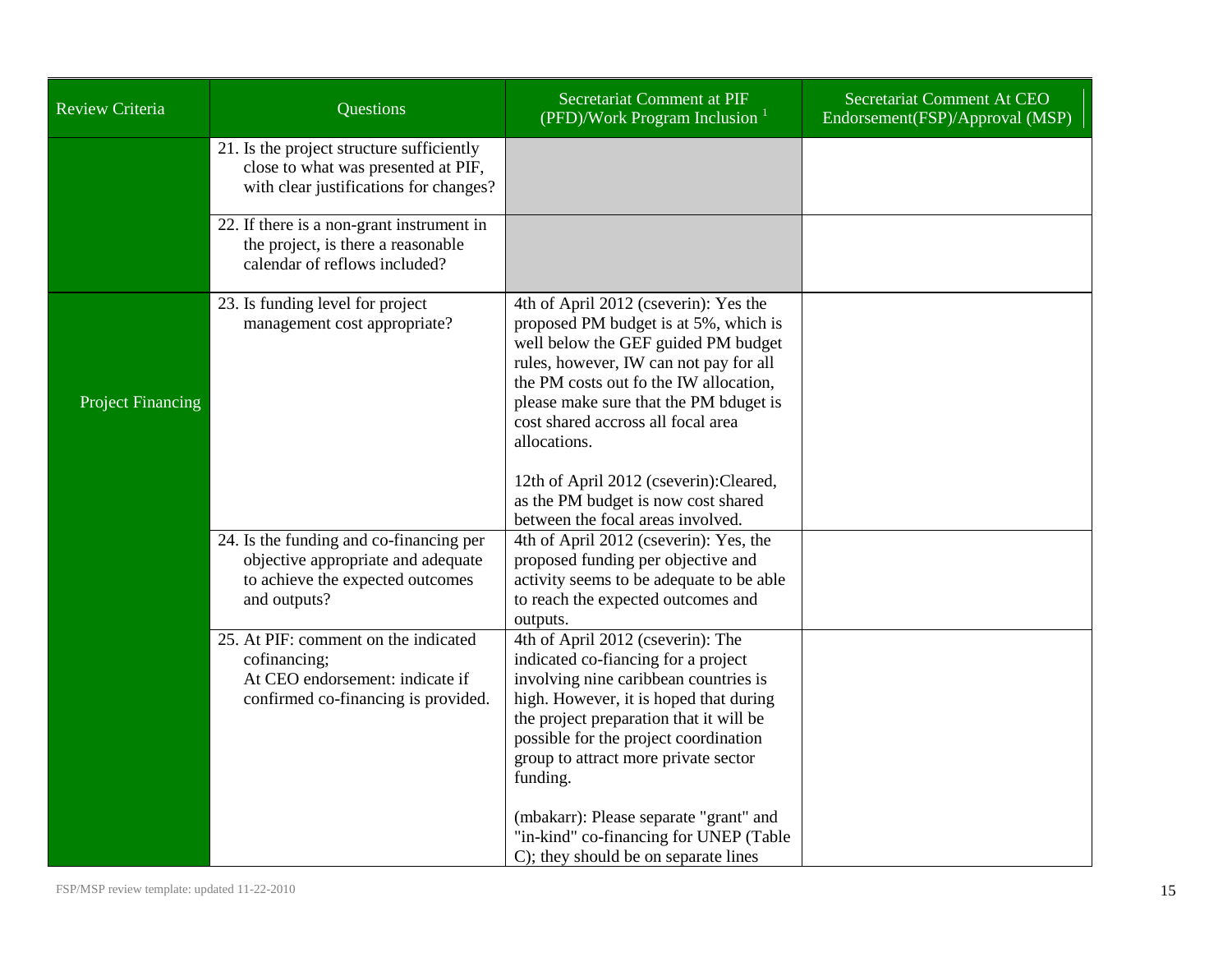| Review Criteria           | <b>Questions</b>                                                                                                           | Secretariat Comment at PIF<br>(PFD)/Work Program Inclusion                                                                                                                   | Secretariat Comment At CEO<br>Endorsement(FSP)/Approval (MSP) |
|---------------------------|----------------------------------------------------------------------------------------------------------------------------|------------------------------------------------------------------------------------------------------------------------------------------------------------------------------|---------------------------------------------------------------|
|                           |                                                                                                                            | even if the amounts are just indicative.<br>Please do not include co-financing that<br>is "unknown" at this stage.                                                           |                                                               |
|                           |                                                                                                                            | 12th of April 2012 (cseverin): the grant<br>and in-kind contributions from the two<br>agencies have now been given seperate<br>lines. Unknown has been removed.              |                                                               |
|                           | 26. Is the co-financing amount that the<br>Agency is bringing to the project in<br>line with its role?                     | 4th of April 2012 (cseverin): Yes, both<br>UNEP and UNDP will be allocating<br>substantial amounts of co-financing,<br>which seems to be more than usual to<br>this project. |                                                               |
|                           |                                                                                                                            | (mbakarr): UNDP should consider<br>including some cash to its co-financing<br>contribution.                                                                                  |                                                               |
|                           |                                                                                                                            | 12th of April 2012 (cseverin): the issue<br>of UNDP and its grant financing have<br>been cleared in the revised PIF.                                                         |                                                               |
| <b>Project Monitoring</b> | 27. Have the appropriate Tracking Tools<br>been included with information for<br>all relevant indicators, as applicable?   |                                                                                                                                                                              |                                                               |
| and Evaluation            | 28. Does the proposal include a<br>budgeted M&E Plan that monitors<br>and measures results with indicators<br>and targets? |                                                                                                                                                                              |                                                               |
|                           | 29. Has the Agency responded<br>adequately to comments from:                                                               |                                                                                                                                                                              |                                                               |
| <b>Agency Responses</b>   | $\bullet$ STAP?                                                                                                            | 4th of April 2012 (cseverin): No<br>comments have been given by STAP at<br>present time.                                                                                     |                                                               |
|                           | <b>Convention Secretariat?</b>                                                                                             |                                                                                                                                                                              |                                                               |
|                           | Council comments?<br>Other GEF Agencies?<br>$\bullet$                                                                      |                                                                                                                                                                              |                                                               |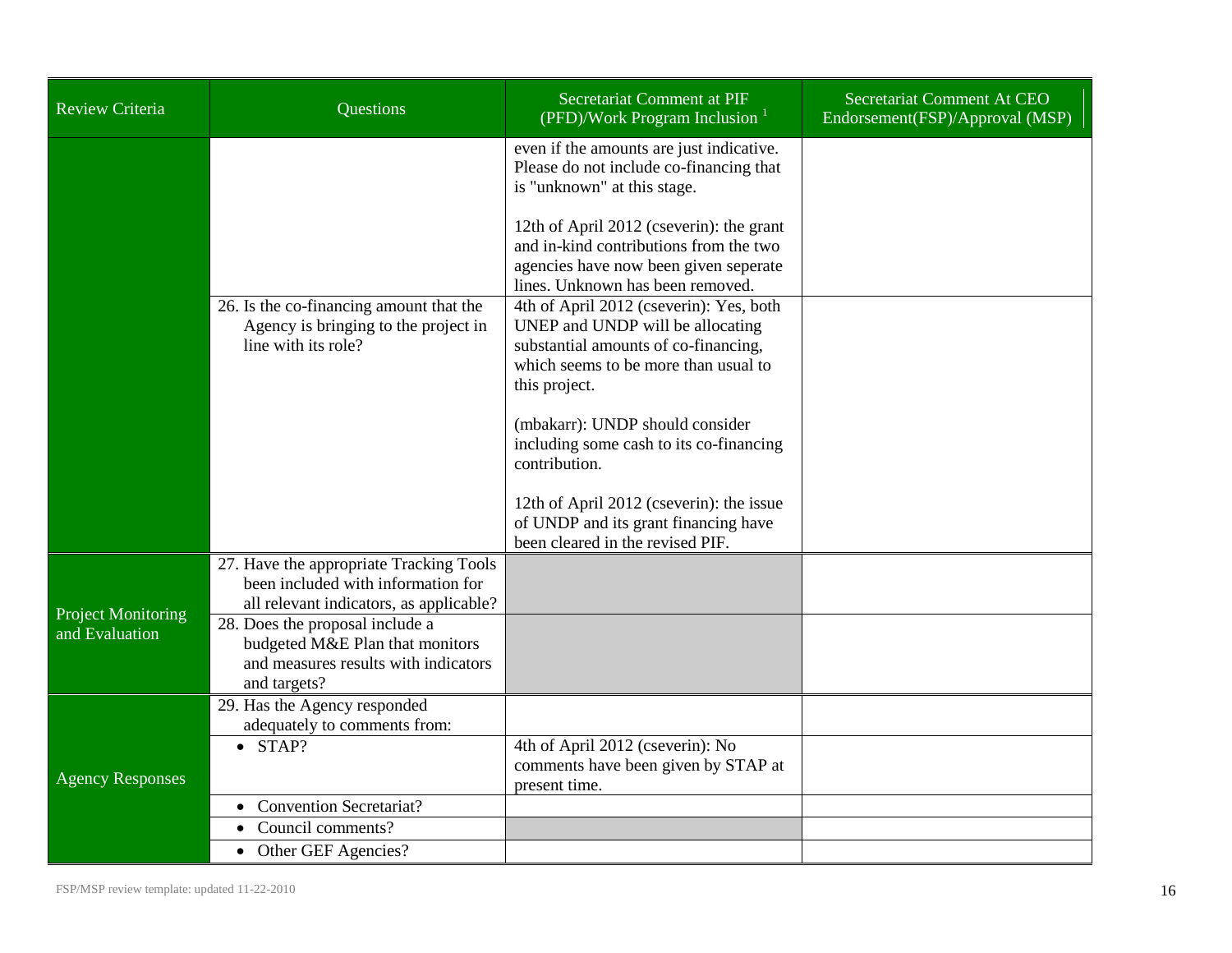| Review Criteria                       | Questions                                             | Secretariat Comment at PIF<br>(PFD)/Work Program Inclusion <sup>1</sup>                                                                                                                                                                                                                                                                                                                                                                                                                                                                                                                                                                                                                                                                                                                                                                                                                                        | Secretariat Comment At CEO<br>Endorsement(FSP)/Approval (MSP) |
|---------------------------------------|-------------------------------------------------------|----------------------------------------------------------------------------------------------------------------------------------------------------------------------------------------------------------------------------------------------------------------------------------------------------------------------------------------------------------------------------------------------------------------------------------------------------------------------------------------------------------------------------------------------------------------------------------------------------------------------------------------------------------------------------------------------------------------------------------------------------------------------------------------------------------------------------------------------------------------------------------------------------------------|---------------------------------------------------------------|
| <b>Secretariat Recommendation</b>     |                                                       |                                                                                                                                                                                                                                                                                                                                                                                                                                                                                                                                                                                                                                                                                                                                                                                                                                                                                                                |                                                               |
| Recommendation at<br><b>PIF</b> Stage | 30. Is PIF clearance/approval being<br>recommended?   | 4th of April 2012 (cseverin): No please<br>address the points above and resubmit.                                                                                                                                                                                                                                                                                                                                                                                                                                                                                                                                                                                                                                                                                                                                                                                                                              |                                                               |
|                                       |                                                       | 17 April 2012 (cseverin): No. Please<br>address fully the comments in item 7<br>and 9 above on biodiversity.                                                                                                                                                                                                                                                                                                                                                                                                                                                                                                                                                                                                                                                                                                                                                                                                   |                                                               |
|                                       |                                                       | 23rd of April 2012 (cseverin): Yes, PIF<br>is now recommended for Work Program<br>Inclusion.                                                                                                                                                                                                                                                                                                                                                                                                                                                                                                                                                                                                                                                                                                                                                                                                                   |                                                               |
|                                       | 31. Items to consider at CEO<br>endorsement/approval. | 20 April 2012<br>1.<br>Logical Coherence: The<br>prospect that this project will generate<br>multi-focal area (MFA) benefits would<br>be enhanced if the logical framework is<br>made simpler, made more logically<br>coherent, and with reduced overlap and<br>less reliance on buzzwords.<br>We recommend that the<br>(a)<br>watershed management plans and<br>coastal zone plans provide the<br>framework in many of the other<br>(currently separate elements) (e.g.<br>wastewater management, land-use<br>planning capacity, policy reform,<br>investments in reforestation) should be<br>nested. But currently, they are only one<br>element of several others included under<br>output 3. They should be the main<br>output in this area, with more attention<br>to how they will be created, monitored,<br>and enforced.<br>(b)<br>Please reduce overlap where<br>possible. For instance, Outputs C1.6 |                                                               |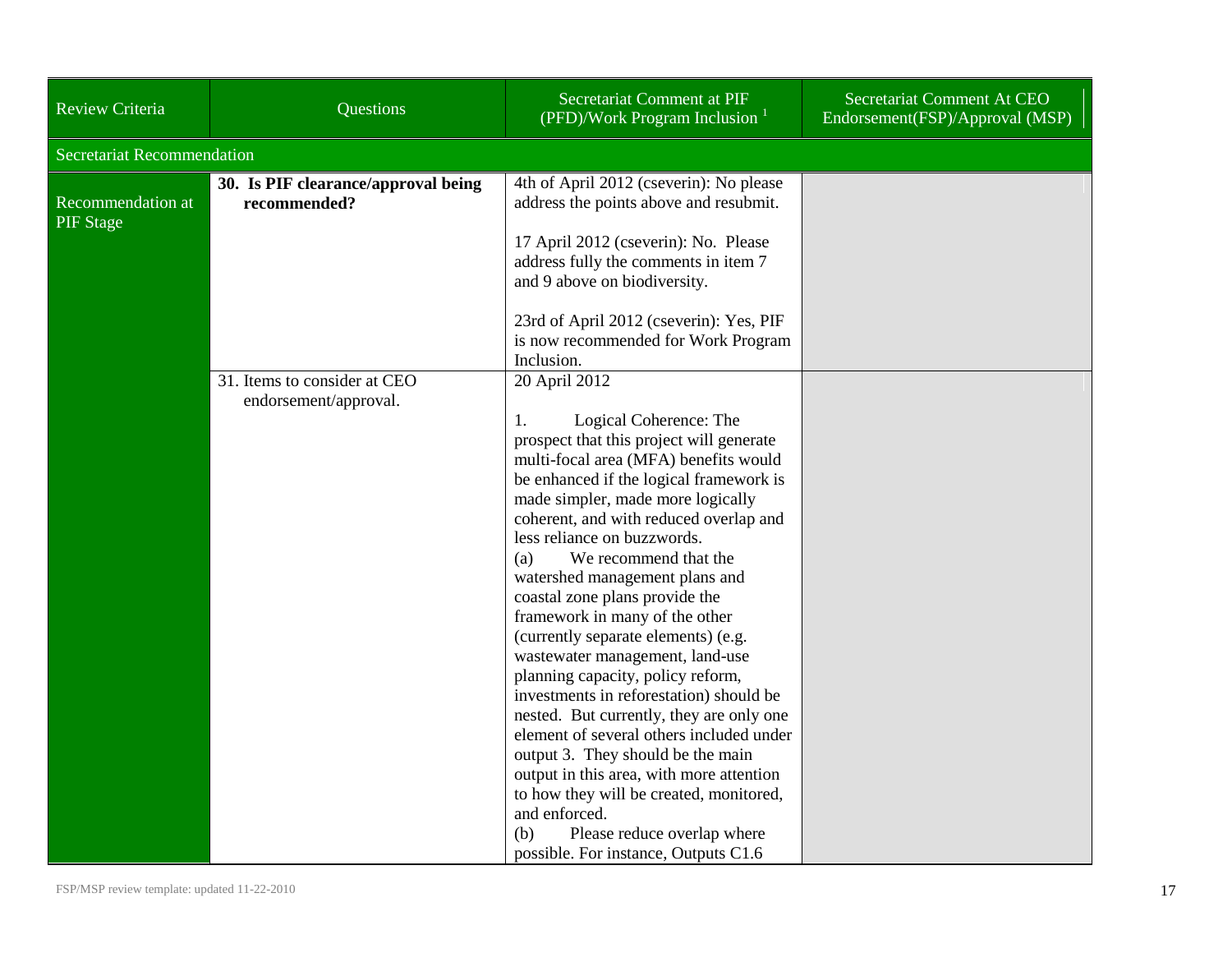| Review Criteria | Questions | Secretariat Comment at PIF<br>(PFD)/Work Program Inclusion $1$                                                                                                                                                                                                                                                                                                                                                                                                                                                                                                                                                                                                                                                                                                        | Secretariat Comment At CEO<br>Endorsement(FSP)/Approval (MSP) |
|-----------------|-----------|-----------------------------------------------------------------------------------------------------------------------------------------------------------------------------------------------------------------------------------------------------------------------------------------------------------------------------------------------------------------------------------------------------------------------------------------------------------------------------------------------------------------------------------------------------------------------------------------------------------------------------------------------------------------------------------------------------------------------------------------------------------------------|---------------------------------------------------------------|
|                 |           | (best practices) and C1.7 (replication)<br>appear to be duplicative of outputs<br>under C4, "enhancing knowledge<br>exchange, best practices, and<br>replication." Outputs under outcome C3<br>on strengthening policy frameworks<br>appear on their own, but these should be<br>tied to the issues of watershed and<br>coastal zone management.<br>The final project document<br>(c)<br>should explain more clearly how this<br>project will build on the<br>accomplishments of the previous<br>IWCAM project in each country and on<br>a region wide basis. It would be helpful<br>to have annexes that describe the<br>baseline in each country, where<br>remaining deficiencies are in each<br>country, and how the project will fill<br>these gaps in each case. |                                                               |
|                 |           | 2.<br>Demonstration of Global<br>Biodiversity Benefits: As a condition for<br>CEO endorsement, the final project<br>document will need to demonstrate,<br>clearly and precisely, how investments<br>of GEF biodiversity focal area (BD FA)<br>resources will contribute to the<br>conservation of globally significant<br>biodiversity. The justification for<br>investing BD FA resources in the<br>watersheds in Cuba and the Dominican<br>Republic (DR) is extremely weak, and it<br>is not clear why these watersheds were<br>selected. (For Jamaica, the justification<br>in the PIF is clear: interventions are<br>aimed at will protecting the Negril Great                                                                                                    |                                                               |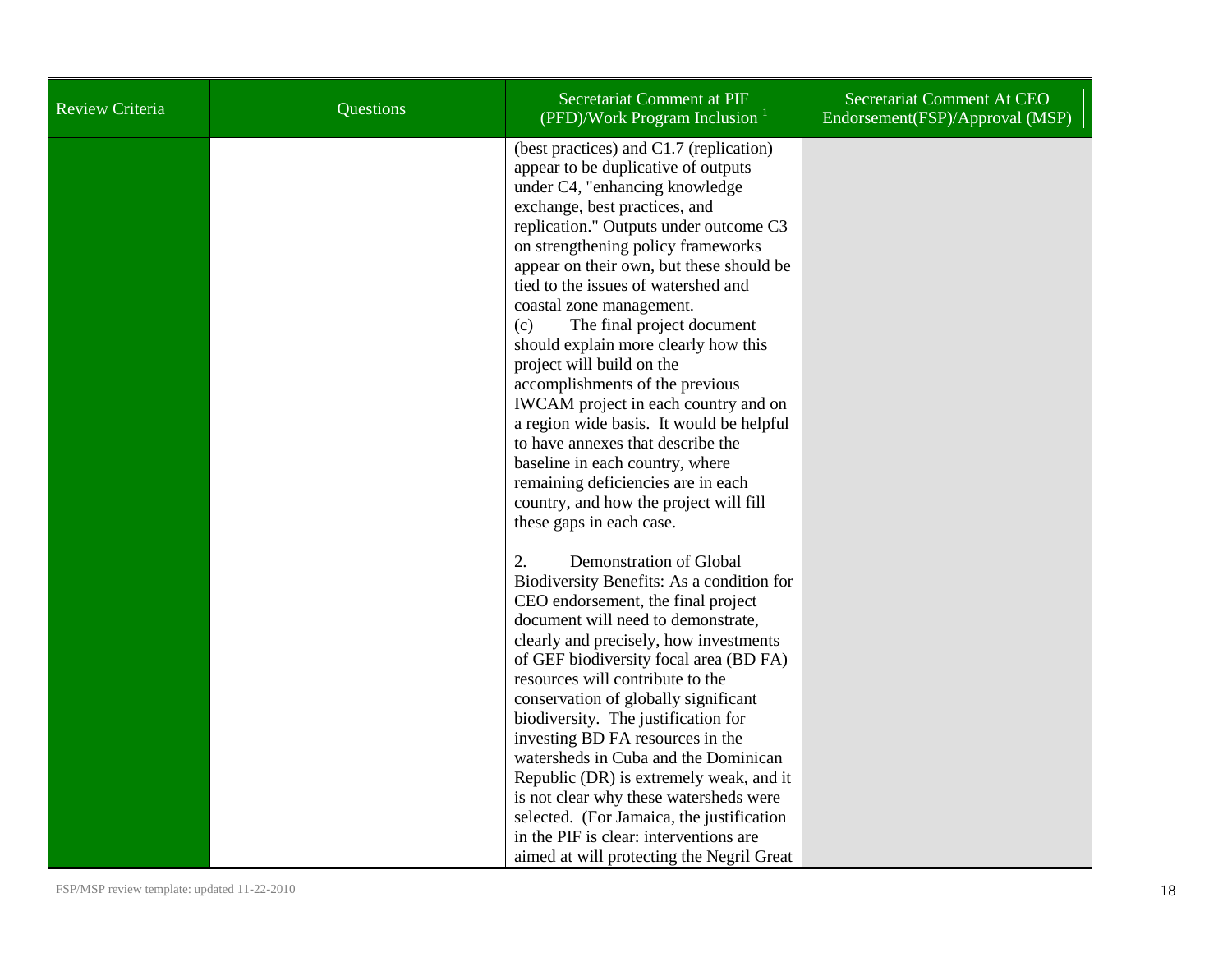| <b>Review Criteria</b> | <b>Questions</b> | Secretariat Comment at PIF<br>(PFD)/Work Program Inclusion $1$                                                                                                                                                                                                                                                                                                                                                                                                                                                                                                                                                                                                                                                                                                                                                                                                                                                                                                                                                                | Secretariat Comment At CEO<br>Endorsement(FSP)/Approval (MSP) |
|------------------------|------------------|-------------------------------------------------------------------------------------------------------------------------------------------------------------------------------------------------------------------------------------------------------------------------------------------------------------------------------------------------------------------------------------------------------------------------------------------------------------------------------------------------------------------------------------------------------------------------------------------------------------------------------------------------------------------------------------------------------------------------------------------------------------------------------------------------------------------------------------------------------------------------------------------------------------------------------------------------------------------------------------------------------------------------------|---------------------------------------------------------------|
|                        |                  | Morass, an internationally recognized<br>key biodiversity area.) This justification<br>must go beyond general statements that<br>the entire Caribbean is a biodiversity<br>hotspot and that reduction in nutrient<br>and sediment flows will benefits for<br>coastal marine habitats.<br>The project will need to identify<br>(a)<br>threatened species (terrestrial,<br>freshwater, or marine) and associated<br>significant habitat that will be protected<br>or benefit from the project, at least for<br>the countries where biodiversity<br>resources will be invested. $\parrow$ \par (b)<br>Explain whether there are key<br>biodiversity areas or protected areas in<br>the watersheds or in the coastal zones<br>and how actions undertaken in the<br>project will reduce stress on them.<br>Since a key goal of the project<br>(c)<br>is to reduce stress on downstream<br>coastal areas, the project will need to<br>offer evidence that the coastal zones<br>include critical habitats and species of<br>concern. |                                                               |
|                        |                  | 3.<br>Approach to Biodiversity<br>Mainstreaming<br>The project's approach to biodiversity<br>mainstreaming is not very clear. The                                                                                                                                                                                                                                                                                                                                                                                                                                                                                                                                                                                                                                                                                                                                                                                                                                                                                             |                                                               |
|                        |                  | watershed management plans to be<br>developed are one of several objectives,<br>and there is little detail on what will be                                                                                                                                                                                                                                                                                                                                                                                                                                                                                                                                                                                                                                                                                                                                                                                                                                                                                                    |                                                               |
|                        |                  | done to improve capacity for integrating<br>biodiversity into land-use planning and                                                                                                                                                                                                                                                                                                                                                                                                                                                                                                                                                                                                                                                                                                                                                                                                                                                                                                                                           |                                                               |
|                        |                  | monitoring and enforcing the plans.<br>Please explain, with sufficient<br>(a)                                                                                                                                                                                                                                                                                                                                                                                                                                                                                                                                                                                                                                                                                                                                                                                                                                                                                                                                                 |                                                               |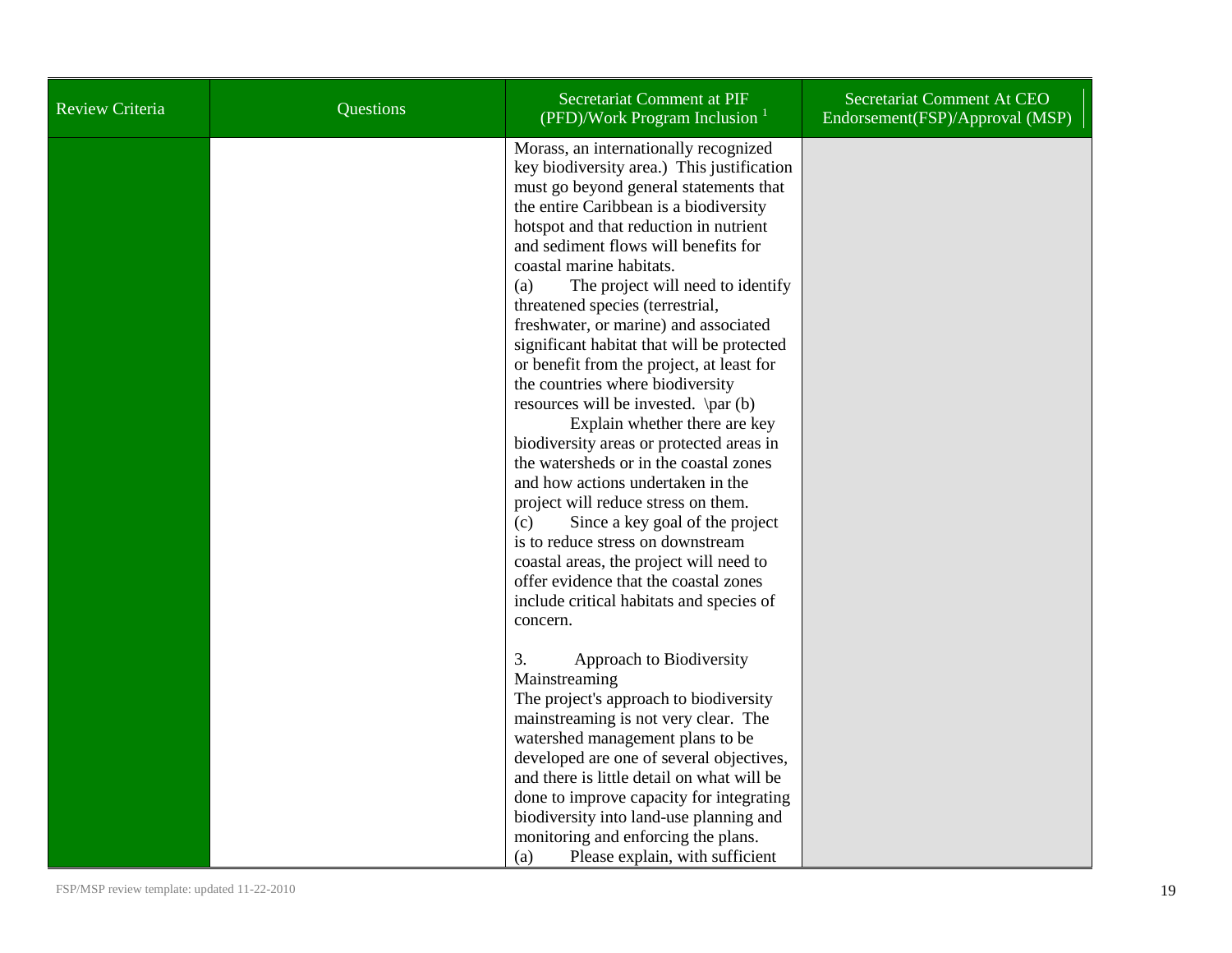| Review Criteria                                          | Questions                                                                                                                                                               | Secretariat Comment at PIF<br>(PFD)/Work Program Inclusion $1$                                                                                                                                                                                                                                                                                                                                                                                                                                                                                                                                                                                                                                                                                                                                                                                                                                                                                     | Secretariat Comment At CEO<br>Endorsement(FSP)/Approval (MSP) |
|----------------------------------------------------------|-------------------------------------------------------------------------------------------------------------------------------------------------------------------------|----------------------------------------------------------------------------------------------------------------------------------------------------------------------------------------------------------------------------------------------------------------------------------------------------------------------------------------------------------------------------------------------------------------------------------------------------------------------------------------------------------------------------------------------------------------------------------------------------------------------------------------------------------------------------------------------------------------------------------------------------------------------------------------------------------------------------------------------------------------------------------------------------------------------------------------------------|---------------------------------------------------------------|
|                                                          |                                                                                                                                                                         | detail, how protection of globally<br>significant biodiversity will be<br>incorporated into the watershed plans.<br>Please describe how site level<br>conservation priorities in the watersheds<br>either have been established or will be<br>established under the project so these<br>can be incorporated in watershed/land-<br>use planning.<br>Please indicate the specific<br>(b)<br>budget that will be available to enforce<br>the watershed management plans.<br>Describe the main economic<br>(c)<br>sectors in the watersheds and what<br>actions will be taken to protect species,<br>protect or enhance habitats, and reduce<br>stresses on biodiversity. How will the<br>project increase forest and/or habitat<br>cover and enhance connectivity, and<br>what species will benefit from this?<br>(d)<br>Will the project support the<br>adoption of BD-friendly economic<br>activities, such as certified crops,<br>ecotourism, etc. |                                                               |
| Recommendation at<br><b>CEO</b> Endorsement/<br>Approval | 32. At endorsement/approval, did<br>Agency include the progress of PPG<br>with clear information of<br>commitment status of the PPG?<br>33. Is CEO endorsement/approval |                                                                                                                                                                                                                                                                                                                                                                                                                                                                                                                                                                                                                                                                                                                                                                                                                                                                                                                                                    |                                                               |
|                                                          | being recommended?                                                                                                                                                      |                                                                                                                                                                                                                                                                                                                                                                                                                                                                                                                                                                                                                                                                                                                                                                                                                                                                                                                                                    |                                                               |
|                                                          | First review*                                                                                                                                                           | April 05, 2012                                                                                                                                                                                                                                                                                                                                                                                                                                                                                                                                                                                                                                                                                                                                                                                                                                                                                                                                     |                                                               |
|                                                          | Additional review (as necessary)                                                                                                                                        |                                                                                                                                                                                                                                                                                                                                                                                                                                                                                                                                                                                                                                                                                                                                                                                                                                                                                                                                                    |                                                               |
| Review Date (s)                                          | Additional review (as necessary)                                                                                                                                        |                                                                                                                                                                                                                                                                                                                                                                                                                                                                                                                                                                                                                                                                                                                                                                                                                                                                                                                                                    |                                                               |
|                                                          | Additional review (as necessary)                                                                                                                                        |                                                                                                                                                                                                                                                                                                                                                                                                                                                                                                                                                                                                                                                                                                                                                                                                                                                                                                                                                    |                                                               |
|                                                          | Additional review (as necessary)                                                                                                                                        |                                                                                                                                                                                                                                                                                                                                                                                                                                                                                                                                                                                                                                                                                                                                                                                                                                                                                                                                                    |                                                               |